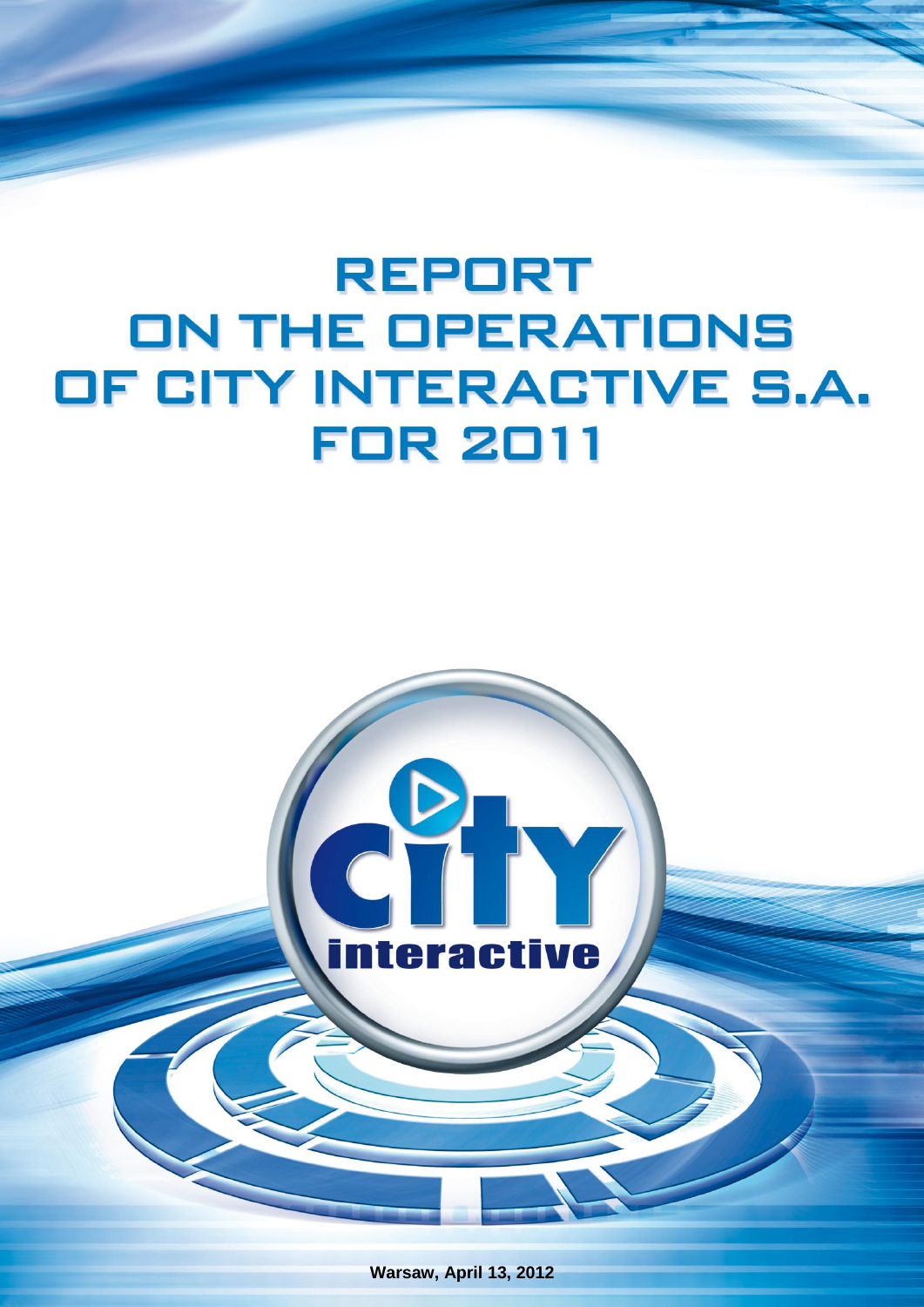#### **Dear Shareholders, Associates and Partners,**

2011 was another successful year for the company – a year in which we strengthened our market position as Poland's first global company in the video gaming industry but mainly a year in which we expanded our development operations, which will generate notable earnings this year and in the future.

To date global sales of our best-selling title passed the 2.5 million mark. We generated impressive sales results in comparison with 2010 despite the fact that the company had not released any new titles. This was possible due to the huge commercial success of *Sniper: Ghost Warrior* on PlayStation®3, released in Q2, together with the limited release of *Sniper: GW Gold Edition* for the PC and Xbox360®. These achievements lead to increased aspirations with regard to the revenue targets for subsequent products.

We are using the spectacular success of *Sniper: Ghost Warrior* not just for further development of this brand but primarily to create successive ambitious titles, develop new genres and business models and expand distribution channels in line with the latest trends in the video gaming market. In connection with this, 2011 was a period of investment in modern technologies and continued development of company structures by bringing in experienced managers and functional experts. We opened a new production studio in Romania – our seventh – where a team of several dozen experienced specialists is currently working on our first free-to-play game *World of Mercenaries*, a modern multiplayer shooter due for release later this year. We are also developing a new project which is being managed by Tomasz Gop in cooperation with the acclaimed Deck13, working on our first role-playing game. In addition, last year saw the commencement of operating expansion in segments with exceptionally high sales potential – iOS platforms (iPad, iPhone, and iPod Touch) as well as online and social games. The first iOS-dedicated title will be our bestseller *Sniper: Ghost Warrior*.

We have a year of major releases ahead of us. Alongside the launch of *World of Mercenaries*, we are planning to release the sequel *Sniper: Ghost Warrior 2* and a new title with high potential – *Enemy Front*. These games are highly anticipated and they will have a significant impact on the record results planned by the board for 2012. Two other titles will also be released: *Combat Wings* and *Alien Fear*. After the release of *Sniper: Ghost Warrior 2* in 2012, the company plans to begin work on a subsequent installment of the bestselling game.

In summary, last year was a period of unprecedented growth for City Interactive S.A. We have become a multi-faceted developer of high quality games across varied genres, created on the basis of advanced technologies by top industry people and released for all platforms. As a global distributor we are currently active in all gaming markets. The adopted strategy for dynamic growth gives us realistic chances to maximize earnings in the future.

My thanks go to our shareholders, employees, customers and partners for another year together and for the support and trust you have shown City Interactive S.A. I am convinced that 2012 and beyond will emerge as the most important period of sales growth in the company's history, something which translates directly into further growth in market capitalization and shareholder value maximization.

With kind regards,

Marek Tymiński President of the Management Board, City Interactive S.A.

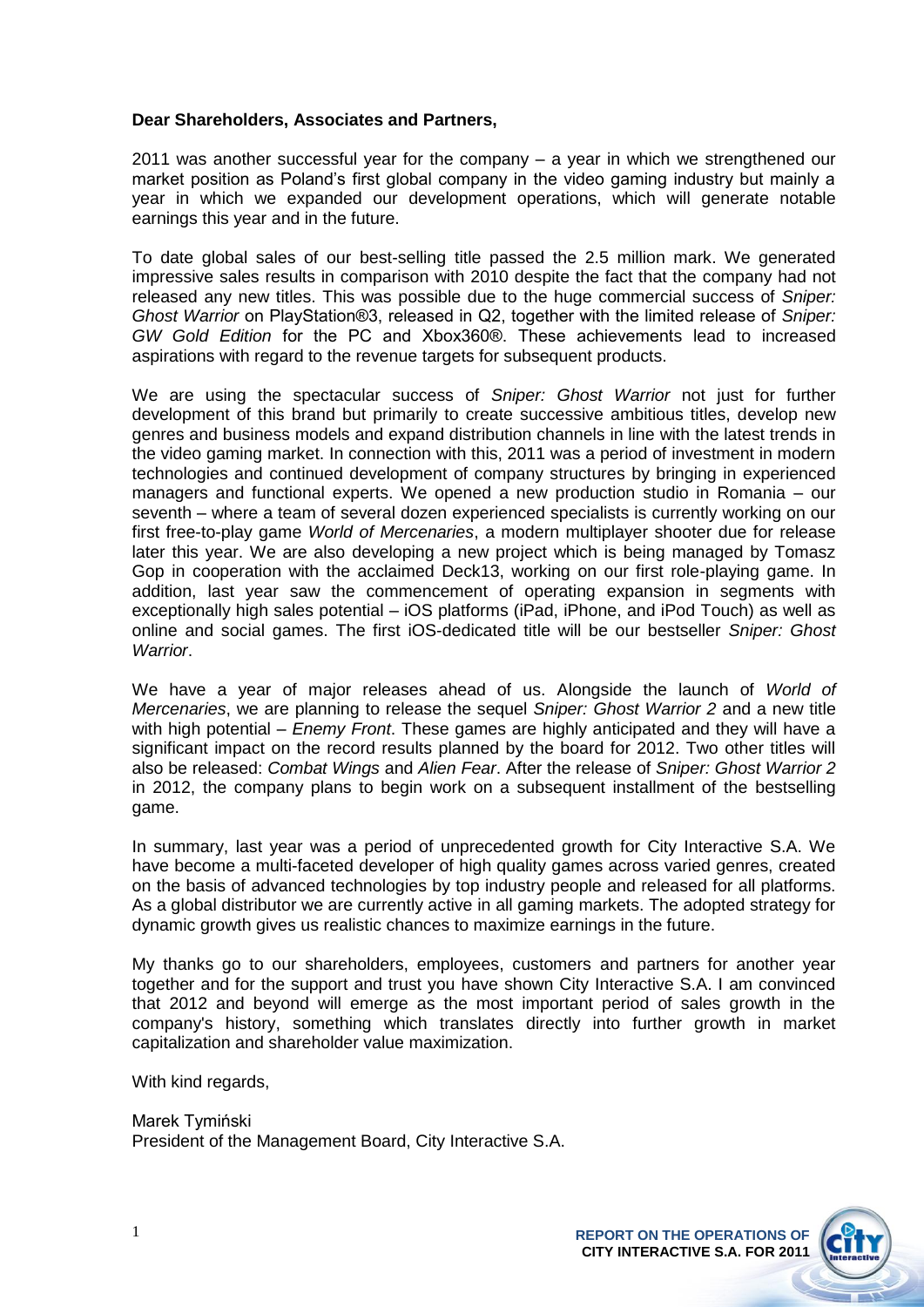#### **City Interactive S.A. Management Board Declaration**

Pursuant to the Ordinance of the Minister of Finance of 19 February 2009 (Polish Journal of Laws no. 33, item 259 as amended)*on current and periodic information provided by the issuers of securities and the conditions for recognizing information required by the provisions of law of a non-member state as equivalent*, the Management Board of City Interactive S.A. declares that to the best of its knowledge the annual financial statements and comparative data have been drawn up in accordance with binding accounting principles and correctly, reliably and clearly reflect the Group' financial and asset situation together with its financial result, and that the annual report on the Company's operations contains a true depiction of the development, achievements and situation of the Group, including a description of principal hazards and risk.

The Management Board of City Interactive S.A. declares that the entity authorized to audit financial statements performing audit of the Group's annual financial statements was selected in accordance with the provisions of law and that such entity and the statutory auditors conducting the audit fulfilled the conditions for issue of an impartial and independent report on audit of the financial statements in accordance with the binding regulations and professional standards.

Management Board of City Interactive S.A.

**Marek Tymiński** Andreas Jaeger

President of the Management Board Member of the Management Board

**CITY INTERACTIVE S.A. FOR 2011**

Warsaw, April 13, 2012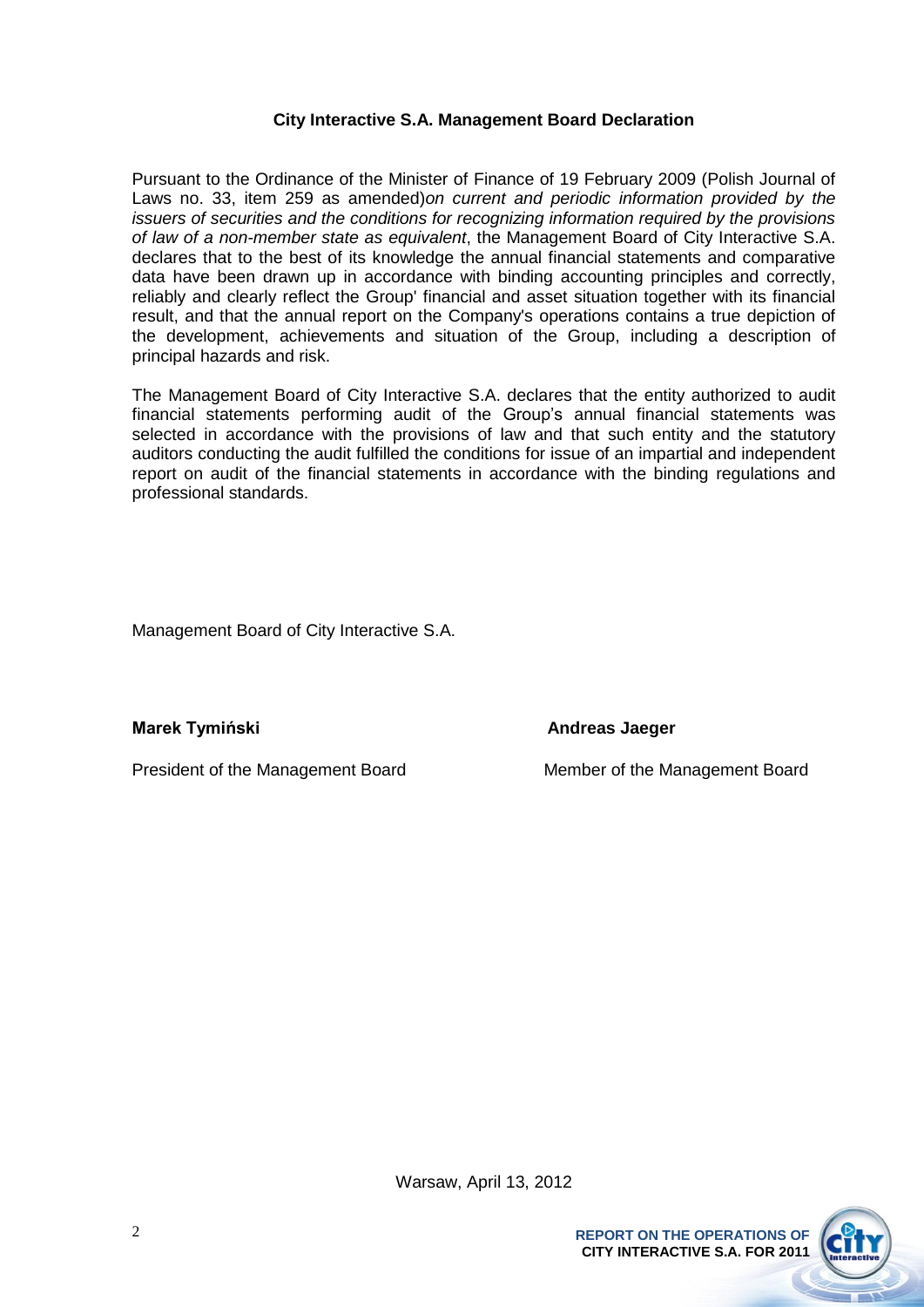## **I. General description of City Interactive S.A.'s operations**

The City Interactive Group operates in the video game development and publishing market, both within Poland and abroad. It is the first publicly traded company in this sector in Central and Eastern Europe and the first to emerge as an international player and generate outstanding market and financial performance. The Group is focused on developing high quality products across a wide spectrum of game genres, thus strengthening its status in the industry.

Within its business in the gaming market, the Group appears as:

- Developer having its own development studio in which new projects are created,
- Publisher acquiring licenses to games manufactured by external studios, being responsible for marketing and roll out strategies,
- Distributor selling products directly to retail chains, distributor networks, internet portals and others.

Through combining these three functions, the Group can effectively control the process of creating and distributing games without needing to involve a large number of third parties in the process of introducing its products to the market.

The City Interactive Group makes good use of its main assets: an experienced team, worldwide distribution network and cost advantage linked with lower profitability thresholds in relation to other, much larger developers. The Issuer's product range covers all price segments. Games developed for Sony PlayStation®3, Xbox360® and PC have high commercial potential and are competitive in relation to others present in the market. The Group is also working intensively on supplementing the product range with games from new segments, including role-playing-games, titles for iOS platforms and online games.

#### **II. Share capital**

#### **2.1. City Interactive S.A. share capital**

City Interactive S.A.'s share capital amounts to PLN 1 265 000 and is divided into 12 650 000 shares at a nominal value of PLN 0.10 each:

- 10 000 000 series A shares,
- 40 000 series B shares,  $\bullet$
- 2 500 000 series C shares,
- 110 000 series D shares.

Series A shares were subscribed for by then-current shareholders in City Interactive Sp. z o.o. at the moment the company was transformed into a spółka akcyjna (joint stock company).

Series B shares were issued under an incentive scheme and were subscribed for by the Parent's employees and partners. The District Court made registration of the increase in share capital as a result of issuing series B shares on 10 August 2007.

Series C shares were subject to a public offering in November 2007, which was a complete success. All shares on offer have been subscribed for and are paid up. On 17 December 2007 the District Court in Warsaw made registration of the increase in the Parent's share capital as a result of issuing series C shares.

Series D shares were issued under an incentive scheme and were subscribed for by the Parent's employees and partners. The District Court made registration of the increase in share capital as a result of issuing series D shares on 9 October 2009.

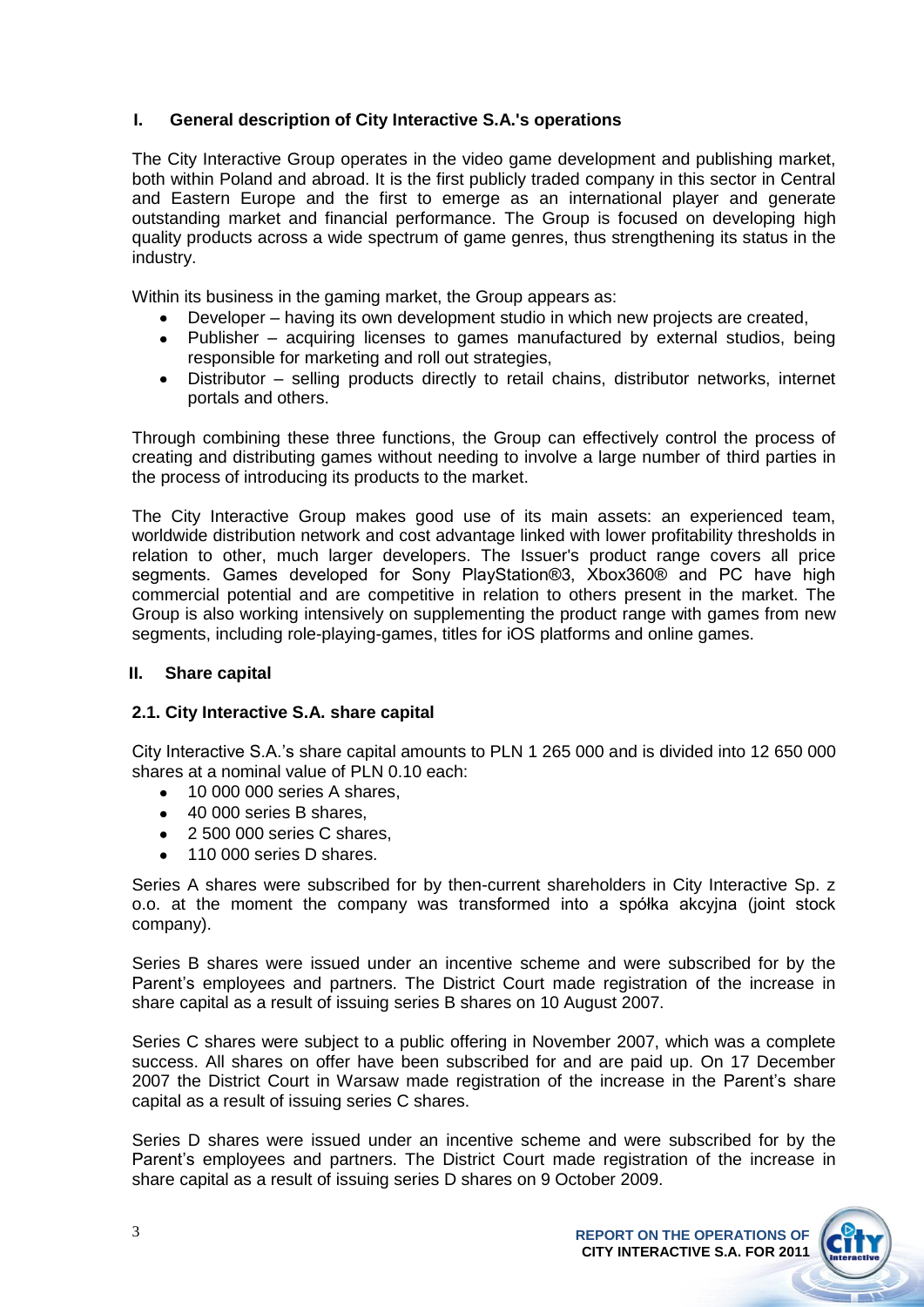There are no securities carrying special control entitlements in relation to the Issuer, since in accordance with the Parent's articles of association all shares issued are ordinary bearer shares with equal nominal value carrying the same rights and obligations for each shareholder.

**2.2. Indication of shareholders directly or indirectly through subsidiaries holding at least 5% of total votes at the Parent's General Meeting as at the date of publishing the annual report, with indication of the number of shares held by such entities, their percentage in share capital, the number of votes carried thereby and their percentage share in the total number of votes at the General Meeting**

The total number of votes at the General Meeting of City Interactive S.A. is 12 650 000.

#### **Parent shareholding structure as at the date of publishing this report**

| <b>Shareholder</b>          | Number of<br><b>shares</b> | % in share<br>capital | <b>Number of</b><br>votes at GM | % of votes at<br><b>GM</b> |
|-----------------------------|----------------------------|-----------------------|---------------------------------|----------------------------|
| Marek Tymiński              | 6 475 794                  | 51.19%                | 6 475 794                       | 51.19%                     |
| Aviva Investors Poland S.A. | 683 104                    | $5.4\%$               | 683 104                         | $5.4\%$                    |
| <b>Others</b>               |                            | 43.41%                |                                 | 43.41%                     |



#### **2.3. Specification of the total volume and nominal value of the Issuer's shares held by management and supervisory personnel**

| <b>Person</b>     | <b>Position</b>                                | As at<br>December 31,<br>2011 (end of<br>the reporting<br>period) | Increase in<br>shareholding during<br>the period from<br>December 31, 2011 to<br>April 13, 2012 | Decrease in<br>shareholding during<br>the period from<br>December 31, 2011 to<br>April 13, 2012 | As at April 13,<br>2011 (2011 report<br>publication date) |
|-------------------|------------------------------------------------|-------------------------------------------------------------------|-------------------------------------------------------------------------------------------------|-------------------------------------------------------------------------------------------------|-----------------------------------------------------------|
| Marek<br>Tymiński | President of the<br>Management<br><b>Board</b> | 6475794                                                           | ۰                                                                                               |                                                                                                 | 6475794                                                   |
| Michał            | Member of the                                  | 322 000                                                           | no data                                                                                         | no data                                                                                         | no data                                                   |

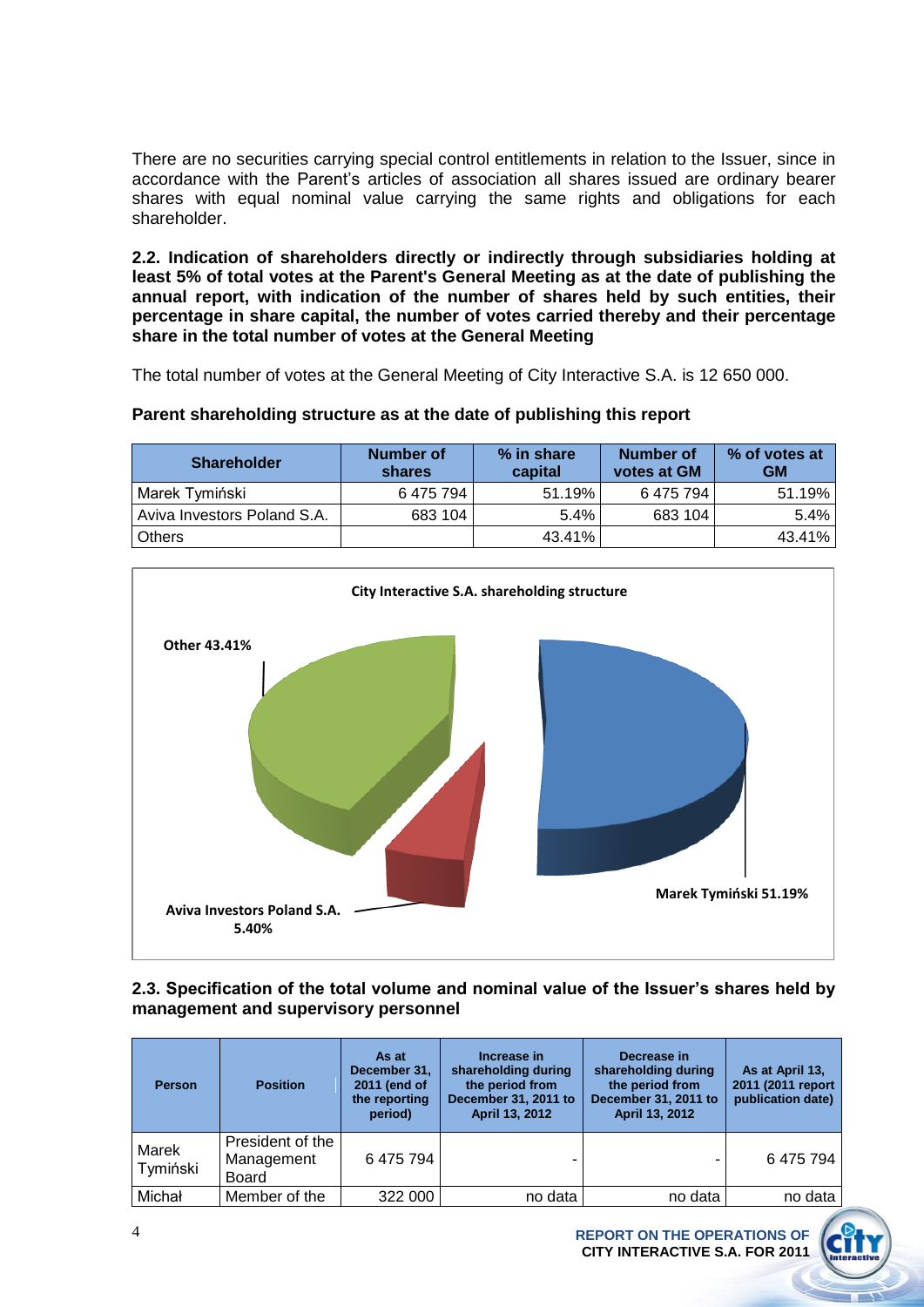| Sokolski*        | Management<br>Board                   |         |  |         |
|------------------|---------------------------------------|---------|--|---------|
| Lech<br>Tymiński | Member of the<br>Supervisory<br>Board | 9 5 6 5 |  | 9 5 6 5 |

\* Michał Sokolski has been a Member of the Management Board since March 14, 2012.

#### **2.4. Information on agreements known to the Issuer, pursuant to which there may be a change in the proportions of shares held by current shareholders. Indication of limitations concerning transfer of ownership to securities in the Parent**

The Parent has no information concerning other agreements (including agreements entered into after the end of the reporting period) under which proportions of shares held by existing shareholders might change in the future. There are also no limitations on exercise of the right to vote carried by the Issuer's shares.

#### **2.5. Information on the system for controlling employee share programs**

All shareholders whose stake in the Issuer's share capital as at the date of approving the issue prospectus exceeded 2% undertook towards the Parent that during the twelve-month period from the date of the first listing of rights to the Issuer's shares on the Warsaw Stock Exchange they would not encumber or pledge – with the exception of the possibility to establish a pledge for a bank in order to provide collateral for loans, nor dispose nor in any other manner transfer ownership, nor undertake to perform such action in relation to the entirety or part of shares, in any manner for the benefit of any person or entity unless consent for such action is expressed by the Parent's Supervisory Board. The obligation was intended to cease being binding in the event that City Interactive S.A.'s share price (closing rate on the WSE) exceeded the issue price by at least 20%. The above obligation concerned a total of 8 987 265 series A shares held by the above-mentioned shareholders, which constituted 90% of shares held by them as at the date on which the prospectus was approved.

In July 2007 the Parent issued 40 000 series B shares at an issue price of PLN 1 under a motivational program for its employees and significant associates. Persons subscribing for series B shares entered into a lock-up agreement with the Parent, limiting the assignability of shares for a period of either two or three years. In this manner the Issuer's employees and associates holding a total of 40 000 series B shares in City Interactive S.A., constituting in total 100% of series B shares in the Issuer, entered into an agreement with the Parent pursuant to which they undertook not to dispose of any of series B shares held for a period of 1 year and:

- 70% of series B shares held for a period of one subsequent year for a total of 20 150 shares,

- 90% of series B shares held for a period of one subsequent year for a total of 19 850 shares,

Furthermore some persons under the aforementioned motivational program also became the holders of series A shares at a price of PLN 1. Employees and associates holding a total of 35 650 series A shares in City Interactive S.A. submitted an official obligation not to dispose of any of the shares held for a period of 1 year and 90% of shares held for a period of two subsequent years.

All shares which were subject to agreements on limitation of their assignability were deposited in brokerage accounts held by Dom Maklerski IDMSA.

In the event of employment or cooperation being terminated with a shareholder holding shares covered by the motivational program, his/her shares were or are transferred to another person designated by the Company's Management Board.

110 000 ordinary series D shares in the Parent were issued on 30 June 2009. These shares were subscribed for by the Parent's employees at the issue price – PLN 1 per share.

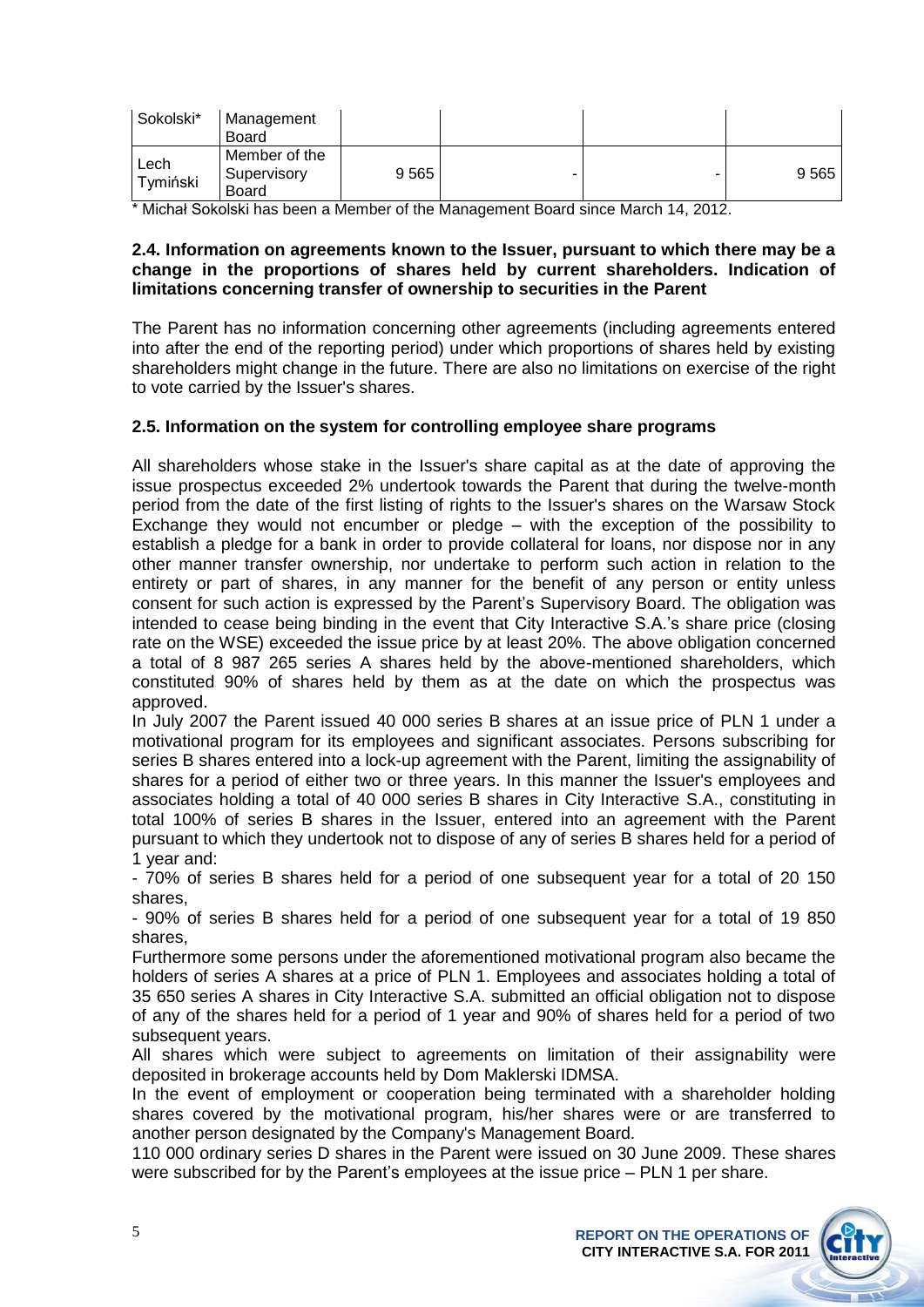There are also no limitations on exercise of the right to vote carried by the Issuer's shares subscribed for under the employee scheme.

#### **III. Information concerning organizational or equity links to other entities**

Composition of the City Interactive Group as at December 31, 2011:

- City Interactive S.A., having its registered office in Warsaw. Share capital of PLN 1 265 000. Group parent.
- City Interactive Germany GmbH a company having its registered office in Frankfurt am Main, Germany. Share capital of EUR 25 000. 100% of shares held by City Interactive S.A. Subject to consolidation as of Q2 2008.
- City Interactive USA Inc. a company having its registered office in Delaware, US. Share capital of USD 50 000. 100% of shares held by City Interactive S.A. Subject to consolidation as of Q2 2008.
- $\bullet$  Business Area Spółka z o.o. a company with registered office in Warsaw, subject to consolidation as of Q4 2010. Share capital PLN 5 000. 100% interest held by City Interactive S.A.
- $\bullet$  City Interactive Studio S.R.L. a company having its registered office in Bucharest, Romania. 100% of shares held by City Interactive S.A. Share capital RON 200. Subject to consolidation as of Q4 2011.
- City Interactive Canada Inc. a company based in Ontario, Canada, established in October 2010. Share capital CAD 10.00. 100% of shares held by City Interactive S.A. Not subject to consolidation with regard to the fact that its financial results are not significant for assessment of the Issuer's situation.
- City Interactive Studio Ltd. a company based in London, UK, established in December 2010. Share capital GBP 100.00. 100% interest held by City Interactive S.A. Subject to consolidation as of Q1 2011.
- City Interactive UK, Ltd. a company having its registered office in Manchester, UK. Founding capital of GBP 100. 100% of shares held by City Interactive S.A. Not subject to consolidation with regard to the fact that its financial results are not significant for assessment of the Issuer's situation.
- City Interactive Spain S.L. company having its registered office in Madrid, Spain. Share capital of EUR 3 600. 100% of shares held by City Interactive S.A. Subject to consolidation from Q4 2008 and excluded from consolidation on January 1, 2010 following a receivables revaluation.

Furthermore, throughout 2008 the parent acquired shares in the following entities operating in South America and subsequently in 2009 opted out of their further development. These entities are currently not subject to consolidation with regard to discontinuation of their operations and the creation of provisions at the parent level:

- City Interactive Peru SAC (formerly UCRONICS SAC) a company having its  $\bullet$ registered office in Lima, Peru. 99% share. Share capital 2 436 650 Sol. The company was subject to consolidation from the date of acquisition of a controlling block of shares to the end of 2008.
- City Interactive Jogos Electronicos LTDA company having its registered office in Sao Paulo, Brazil. Founding capital of BRL 100 000. 90% share, remaining 10% held by City Interactive USA, Inc.
- City Interactive Mexico S.A. de C.V. company having its registered office in Mexico City, Mexico. Founding capital of MXN 50 000. 95% share, remaining 5% held by City Interactive USA, Inc.

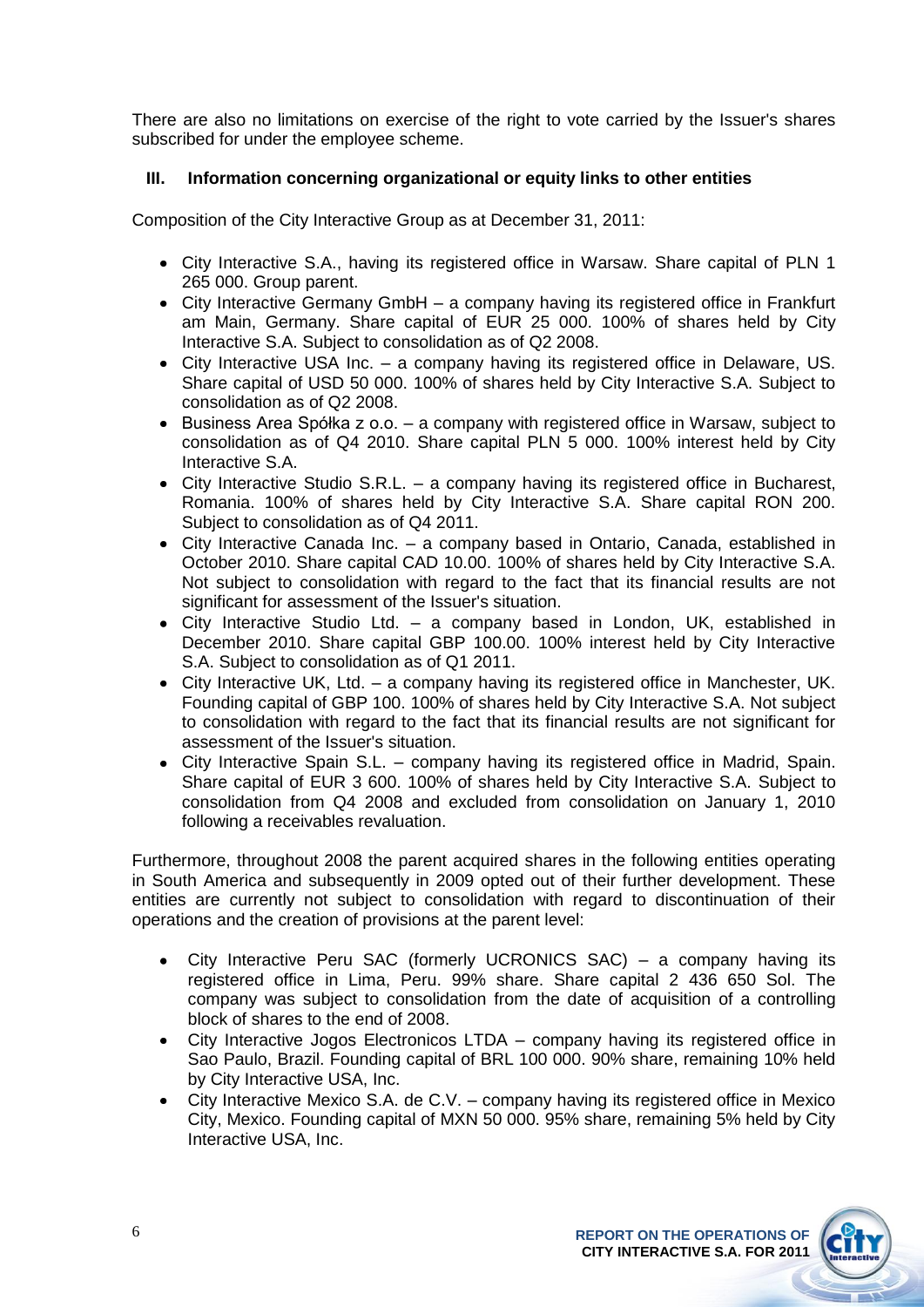# **IV. Changes in the Group's and Issuer's basic corporate management principles**

There were no changes in 2011 in the organization or the basic principles of corporate management.

#### **V. Changes in the composition of management and supervisory personnel in 2011**

#### **Management Board of City Interactive S.A.**

| Marek Tymiński  | President throughout 2011                     |
|-----------------|-----------------------------------------------|
| Artur Winiarski | Member from June 10, 2011                     |
| Wojciech Kutak  | Member March 10 to May 17, 2011               |
| Michał Sokolski | Member from August 22, 2011 to March 14, 2012 |
| Andreas Jaeger  | Member from March 14, 2012                    |

Artur Winiarski and Wojciech Kutak resigned from the Management Board of City Interactive S.A. in 2011. On 14 March 2012 Michał Sokolski also resigned from the Management Board. The Supervisory Board of City Interactive S.A. simultaneously appointed Andreas Jaeger, finance and operations director, as Member of the Management Board.

#### **Supervisory Board of City Interactive S.A.**

| Krzysztof Sroczyński    | Chairman throughout 2011 |
|-------------------------|--------------------------|
| <b>Marek Dworak</b>     | Member throughout 2011   |
| Lech Tymiński           | Member throughout 2011   |
| Grzegorz Leszczyński    | Member throughout 2011   |
| <b>Tomasz Litwiniuk</b> | Member throughout 2011   |

#### **VI. Description of the Group's significant achievements or failures in 2011 and events impacting its financial results**

**Execution of an agreement with Sony Computer Entertainment Europe Limited and the release of** *Sniper: Ghost Warrior* **on Sony PlayStation®3**

On March 1, 2011 the Issuer's Management received a signed license agreement executed with Sony Computer Entertainment Europe Limited concerning release of the Issuer's games on the Sony PlayStation®3 in Europe, Australia, New Zealand and other territories using the PAL (Phase Alternating Line) system.

April 28, 2011 saw the release of *Sniper: Ghost Warrior* on the Sony PlayStation®3 throughout Europe (with the exception of Great Britain, where the release took place on May 5, 2011) . In the first weeks after the release, the game became a hit in almost all European markets and did not leave the bestseller list despite the fact that its release coincided with the release of games by other competing producers, which is further proof of the global strength enjoyed by the *Sniper: Ghost Warrior*.

After its success in the European market, on June 28, 2011 *Sniper: Ghost Warrior* was released for Sony PlayStation®3 in the American market, followed on July 21, 2011 with a further successful debut in the Japanese market.

#### $\bullet$ **Opening of a new production studio in Romania.** *World of Mercenaries* **as the studio's first production**

On August 29, 2011 the Management Board of City Interactive S.A. announced the registration of company City Interactive Studio S.R.L., headquartered in Bucharest (Romania), in which the Issuer acquired 100% of shares. This production studio is responsible for the creation of video games including those from the online free-to-play FPS

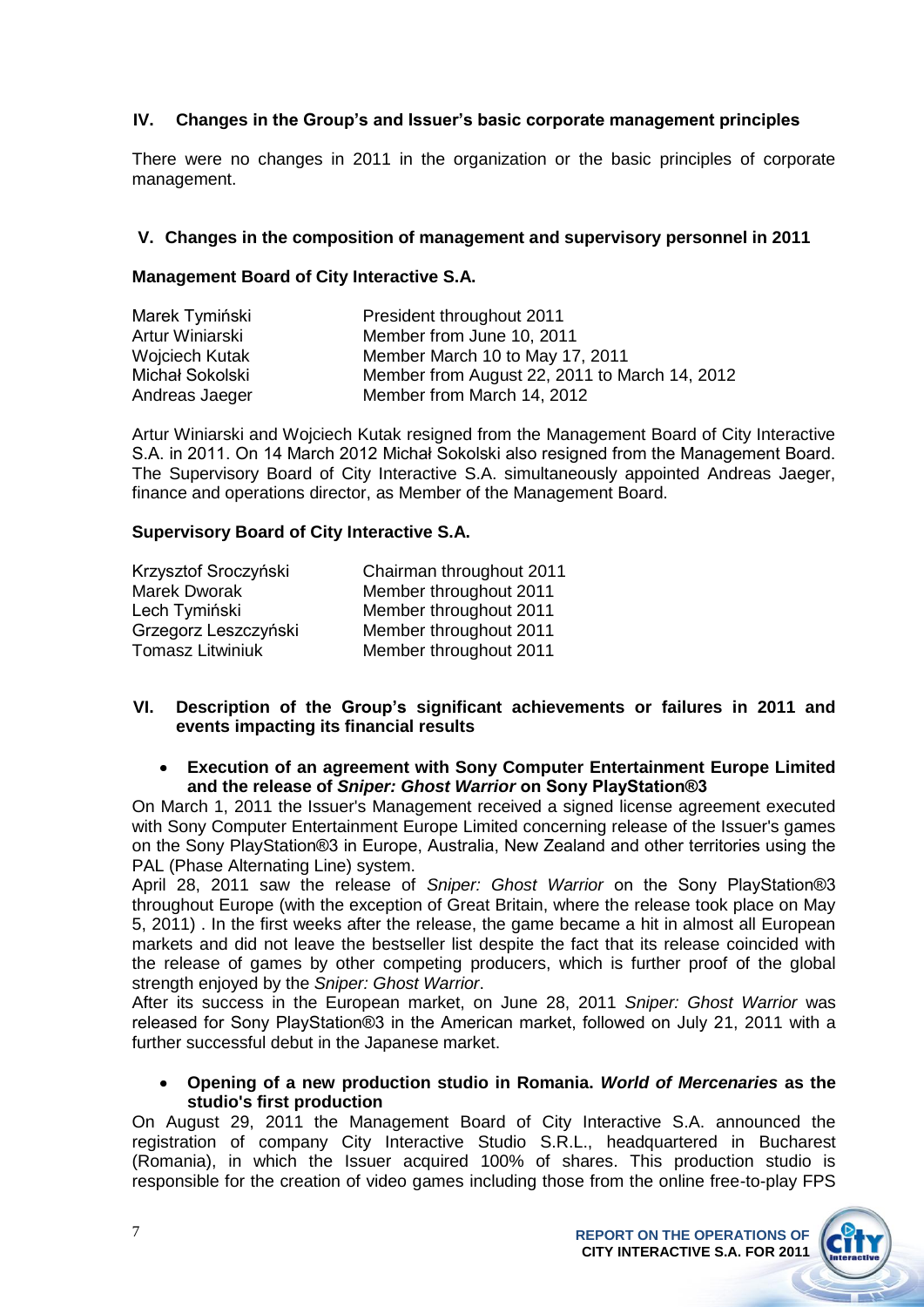(first person shooter) model segment. The establishment of subsidiary City Interactive Studio S.R.L. is part of the Issuer's strategy to expand its product catalogue in line with the latest trends in the video games market and constitutes another step in the process of developing the City Interactive Group. The board of the newly formed subsidiary includes Michał Sokolski (board member at City Interactive S.A. in 2011) and Bogdan Oprescu (Senior Producer at Ubisoft® Entertainment, with 8 years' experience in games production at Ubisoft®, including the last 3 years in the Online Games Department). Bogdan Oprescu has been appointed executive producer at the Romanian studio.

The Issuer's Romanian studio commenced operations at the end of 2011 and within several months a team of 40 experienced professionals had been put together, which is currently working intensively on *World of Mercenaries*, the Issuer's first free-to-play project. The modern online multiplayer shooter is planned for release in 2013.

#### **Development of a new action RPG**

On on September 8, 2011 the Issuer signed a letter of intent and subsequently, on November 28, 2011, an agreement with DECK13 Interactive GmbH, a renowned RPG developer. The object of the agreement concerns joint development of an RPG for Xbox®360, Sony Playstation®3 and PC. The Issuer's executive producer is Tomasz Gop (one of the principal producers of The Witcher® 2 Assassins of Kings).

At the current time the game is mainly being produced in Germany by the experienced team at DECK13 Interactive GmbH. Ultimately a team of around 60 people in Poland and Germany are to work permanently on production of the game. Completion of development is planned for 2013.

#### **Business Area Sp. z o.o. is responsible for the development and release of games for iOS platforms. First production –** *Sniper: Ghost Warrior* **mobile version**

On September 1, 2011 City Interactive S.A. entered into an agreement with Vivid Games Sp. z o.o. concerning the production of *Sniper: Ghost Warrior* mobile version for iOS platforms, i.e. the iPad®, iPhone® and iPod Touch®. The mobile version of *Sniper: Ghost Warrior* will be developed based on Epic Games Inc.'s Unreal® Engine3 technology.

In connection with the commencement of production for a new type of game, the company's Management decided that the Issuer's existing subsidiary Business Area Sp. z o.o. will be responsible for the creation, release and distribution of games for smartphones and online and social games, and on October 20, 2011 assigned rights and obligations under the production agreement in question - entered into with Vivid Games Sp. z o.o. - to Business Area Sp. z o.o.

On February 20, 2012 the board of Business Area Sp. z o.o. withdrew from the production agreement with Vivid Games Sp. z o.o. The Issuer's board decided that, through making use of the Group's production capacity, further work on the mobile version of *Sniper: Ghost Warrior* will be transferred to the Issuer's internal production studio in Katowice.

The mobile version of *Sniper: Ghost Warrior* on iOS platforms, i.e. the iPad®, iPhone® and iPod Touch®, will be produced based on Epic Games Inc.'s Unreal® Engine3 technology. Its release is planned for Q2-Q3 2012.

#### **Termination of an agreement with The Farm 51 Sp. z o.o.**

On 24 February 2011 the company's management terminated the agreement concluded with The Farm 51 Sp. z o.o., having its registered office in Gliwice. The subject of the agreement was development of *Alien Fear* by the Contractor for the Issuer. The reason for termination was that the Contractor failed to adequately perform its obligations resulting from the agreement. The game is currently in development at the company's own studios (in Bydgoszcz and Warsaw).

**Change in the release date for** *Sniper: Ghost Warrior 2* **on PlayStation®3, Xbox360® and PC**

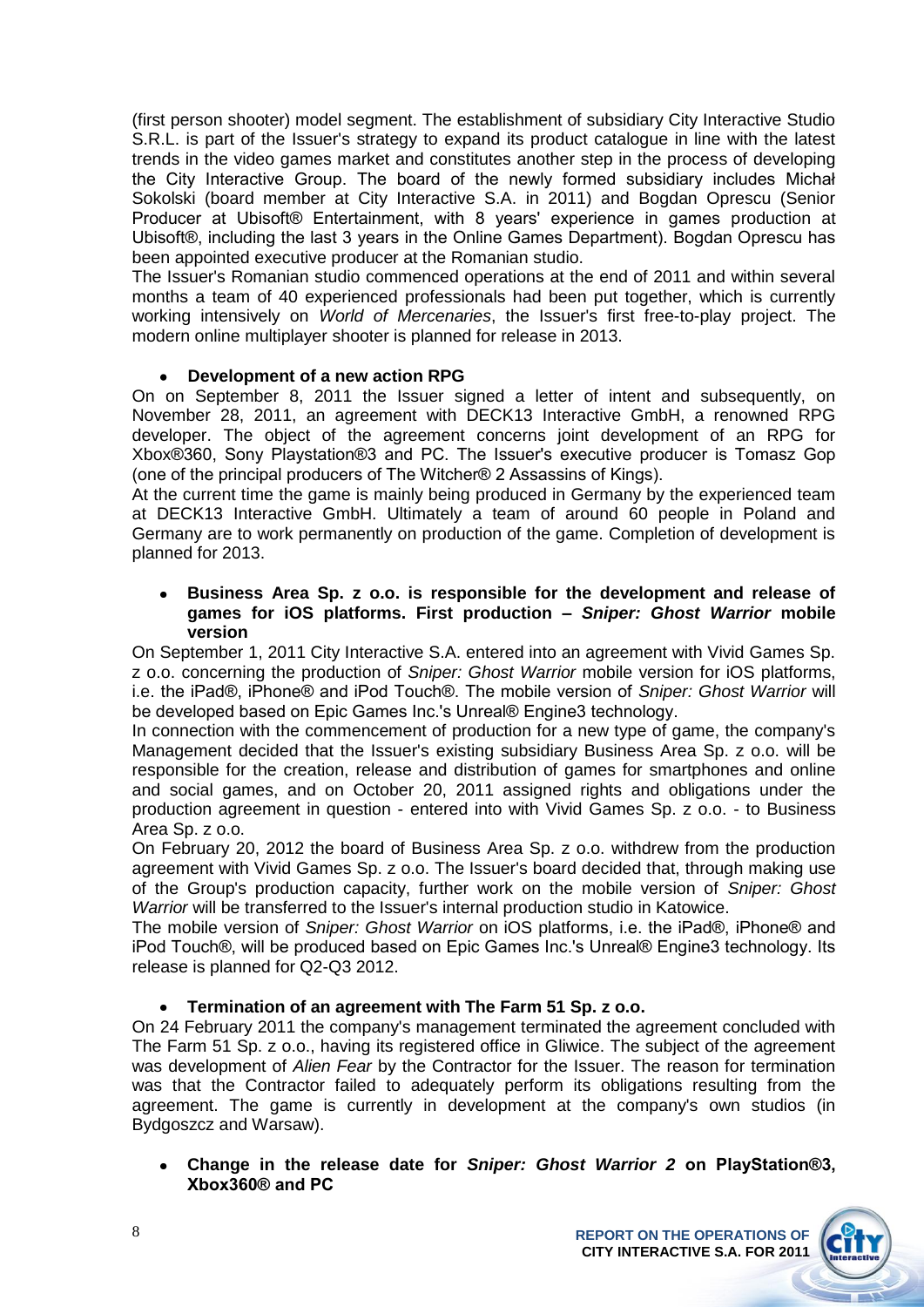On April 12, 2011 the Management of City Interactive S.A. decided to postpone the release of *Sniper: Ghost Warrior 2* by a few months from the Q3 2011 initial release date. On January 4, 2012 City Interactive S.A.'s Management announced that the release of *Sniper: Ghost Warrior 2* on PlayStation®3, Xbox360® and PC will take place in the second quarter of 2012. The release was rescheduled to ensure the highest levels of production quality and preparation of a global marketing campaign preceding its release.

Advertising campaign for *Sniper: Ghost Warrior 2* will be implemented in cooperation with US advertising agency The Ant Farm, LLC, a well-known player in the media and entertainment industry which promoted Call of Duty®: Modern Warfare® 3.

As at publication of this report, the Issuer's Management Board anticipates that the release of *Sniper: Ghost Warrior 2* will take place in Q2/Q3 2012.

#### *Combat Wings* **release**

On September 20, 2011 the Management of City Interactive S.A. announced that the release of *Combat Wings* will take place in Q1 2012. As at publication of this report, the Issuer's board anticipates that the release to take place in Q2 2012.

#### **VII. Discussion of primary economic and financial values disclosed in the annual financial statements**

Balance sheet assets and liabilities according to the average exchange rate announced by the National Bank of Poland as at the end of the reporting period:

- EURPLN as at December 31, 2010 3.9603,
- EURPLN as at December 31, 2011 4.4168,

Items in the profit and loss statement and statement of cash flows according to the average exchange rate, calculated as the arithmetical average of exchange rates announced by the National Bank of Poland as at the last day of the month in a given period:

- EURPLN in 2010 4.0044
- EURPLN in 2011 4.1401.

Selected financial data converted into EUR:

|                                         | 2011       |            | 2010       |            |
|-----------------------------------------|------------|------------|------------|------------|
| <b>PROFIT AND LOSS STATEMENT</b>        | <b>PLN</b> | <b>EUR</b> | <b>PLN</b> | <b>EUR</b> |
|                                         | thousands  | thousands  | thousands  | thousands  |
| Net revenue from sales                  | 81 718     | 19738      | 86 071     | 21 4 94    |
| Profit (loss) from operating activities | 21 1 20    | 5 1 0 1    | 34 188     | 8538       |
| Gross profit (loss)                     | 22 308     | 5 3 8 8    | 32 543     | 8 1 2 7    |
| Net profit (loss)                       | 16923      | 4 0 8 8    | 26 893     | 6716       |
| Number of shares (in thousands)         | 12 650     | 12 650     | 12 650     | 12 650     |
| Profit (loss) per ordinary share        | 1.34       | 0.32       | 2.13       | 0.53       |

|                                          | 2011       |            | 2010                                                        |            |
|------------------------------------------|------------|------------|-------------------------------------------------------------|------------|
| <b>STATEMENT OF CASH FLOWS</b>           | <b>PLN</b> | <b>EUR</b> | <b>PLN</b><br>thousands   thousands   thousands   thousands | <b>EUR</b> |
| Net cash flows from operating activities | 25 4 9 2   | 6 157      | 28 771                                                      | 7 1 8 5    |
| Net cash flows from investing activities | $-19064$   | $-4605$    | $-11493$                                                    | $-2870$    |
| Net cash flows from financing activities | $-5248$    | $-1268$    | $-2888$                                                     | $-721$     |
| Net cash flows                           | 1 1 7 9    | 285        | 14 390                                                      | 3 5 9 4    |



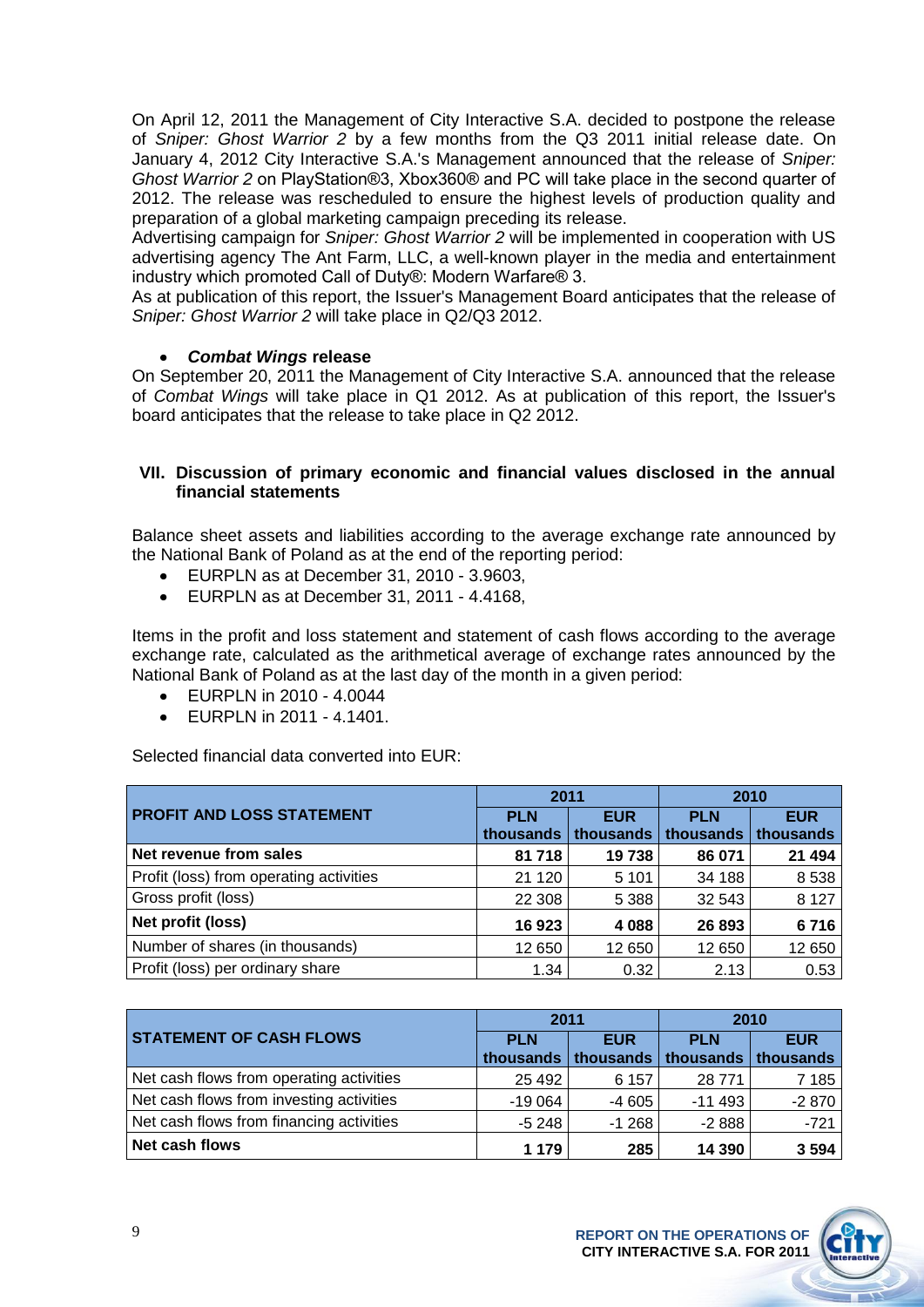|                                     | 31.12.2011 |            | 31.12.2010 |            |
|-------------------------------------|------------|------------|------------|------------|
| <b>BALANCE SHEET</b>                | <b>PLN</b> | <b>EUR</b> | <b>PLN</b> | <b>EUR</b> |
|                                     | thousands  | thousands  | thousands  | thousands  |
| Non-current assets                  | 28 7 79    | 6516       | 16789      | 4 2 3 9    |
| <b>Current assets</b>               | 41 875     | 9481       | 42 828     | 10814      |
| <b>Total assets</b>                 | 70 654     | 15 997     | 59 617     | 15 0 54    |
| Equity                              | 57 772     | 13 080     | 42 962     | 10848      |
| Share capital                       | 1 2 6 5    | 286        | 1 2 6 5    | 319        |
| <b>Liabilities</b>                  | 12 8 82    | 2917       | 16 656     | 4 2 0 6    |
| Non-current liabilities             | 342        | 77         | 201        | 51         |
| <b>Current liabilities</b>          | 12 540     | 2839       | 16 454     | 4 1 5 5    |
| <b>Total equity and liabilities</b> | 70 654     | 15 997     | 59 617     | 15 0 54    |

#### **1. Balance sheet**

City Interactive Group's carrying amount as at December 31, 2011 closed at PLN 70.6 million, which constitutes a 19% increase in comparison with December 31, 2010.

#### **Assets**

Non-current assets recognized in the balance sheet as at December 31, 2011 amounted to PLN 27.7 million and had increased by 71% in comparison with the situation as at December 31, 2010, constituting 41% of the Group's total assets.

The growth in non-current assets results primarily from an increase in intangible assets. The difference between intangible assets as at the end of 2011 and as at the end of 2010 amounts to PLN 12.0 million (an increase of 91%). This results from capital expenditures incurred in 2011 on new game development (development costs).

The Group's current assets as at December 31, 2011 amounted to PLN 41.9 million and did not significantly change from the year prior.

Main current asset items are cash and trade receivables. Trade receivables amounted to PLN 14.5 million, showing a 15% decline in comparison with the previous year. Cash and cash equivalents amounted to PLN 16.7 million (an 8% increase).

#### **Equity and liabilities**

As at December 31, 2010 the Group's equity amounted to PLN 57.8 million, denoting a 34% increase in relation to December 31, 2010, resulting mainly from PLN 16.9 million in net profit generated in 2011. During the reporting period the Parent continued its hedging strategy, as a result of which the effect of measurement of the effective part of the hedge was recognized in a revaluation reserve in the amount of PLN 2.1 million.

The Group's liabilities amounting to PLN 12.9 million constituted 18% of the carrying amount and decreased by 23% in relation to the end of 2010.This decrease results mainly from a decrease in liabilities due to credits, loans and other debt instruments (bond redemption) in the amount of PLN 5 million.

## **2. Profit and loss statement**

The company's net revenue from sales amounted to PLN 81.7 million, which constitutes a slight decrease in comparison with 2010 (a 5% decrease).

Operating profit amounted to PLN 21.2 million, while profit before tax was PLN 22.3 million. A description of the factors having an impact on the company's operating and gross margins is provided in point VIII of this report.

Profit on financing activities amounting to PLN 1.2 million, results primarily from positive exchange differences.

In 2011 the Group's net profit amounted to PLN 16.9 million, whereas net earnings per share reached PLN 1.34.

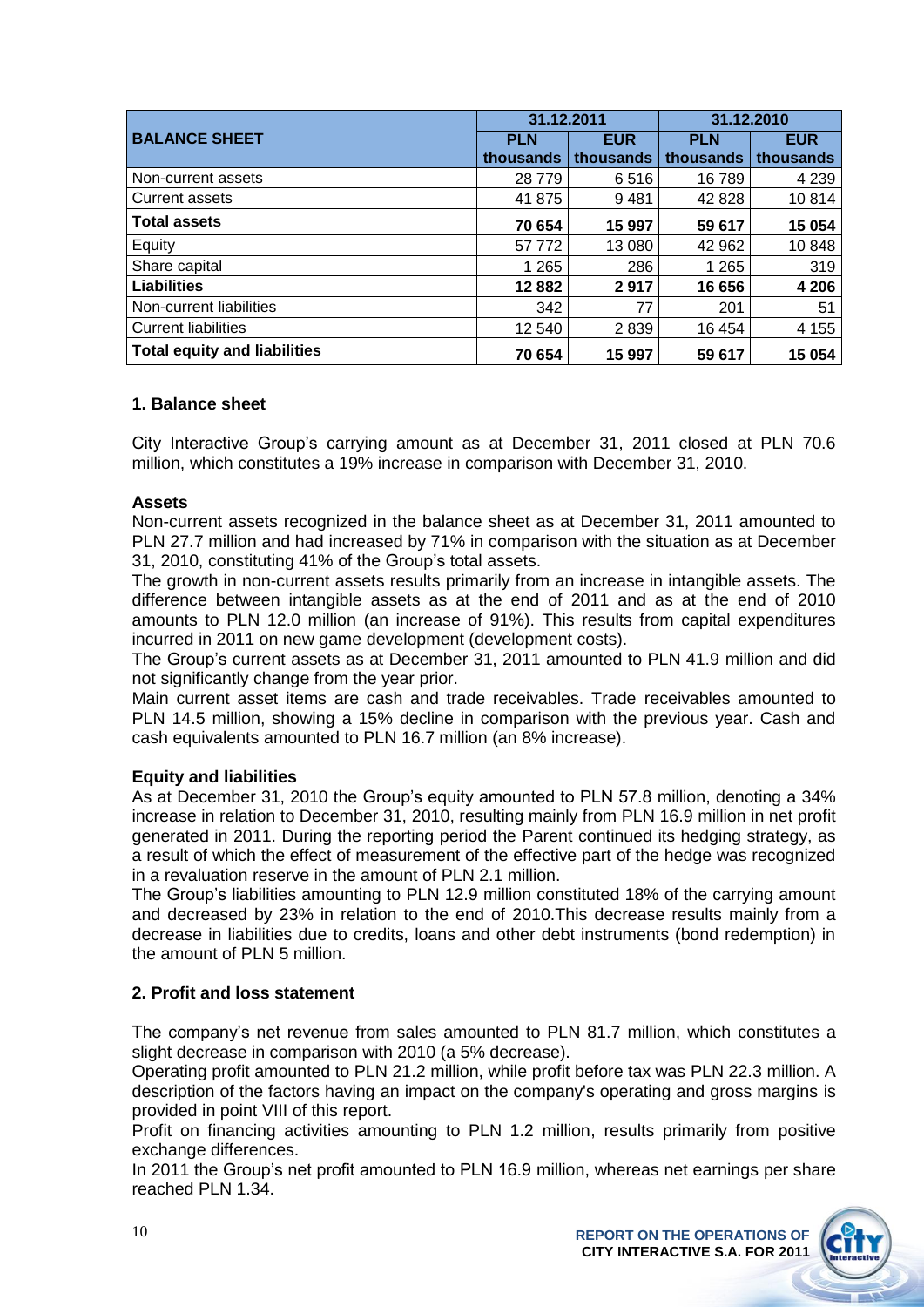#### **3. Statement of cash flows**

The Group began 2011 with PLN 15.5 million in cash and cash equivalents.

Net cash flows from operating activities amounted to PLN 25.5 million. The most significant impact on positive operating cash flows came from gross profit in the amount of PLN 22.3 million and a decrease in receivables in relation to the year prior.

Net cash flows from investing activities were negative at PLN -19.1 million. Expenditures connected with the financing of new game development in the amount of PLN 17.2 million constituted a significant item.

Net cash flows from financing activities were negative at PLN -5.2 million, resulting from a PLN 5 million expenditure on redemption of bonds.

Cash and cash equivalents at the end of the reporting period amounted to PLN 16.7.

#### **VIII. Assessment together with justification concerning management of City Interactive S.A. funds, together with specification of potential threats and actions which the company has taken or intends to take in order to combat such threats. Information on the current and anticipated financial situation**

# **Item Unit of measure 2011 2010** 1. Sales margin 1. Sales margin 1. Sales margin 1. Sales margin 1. Sales margin 1. Sales margin 1. Sales 1. Sa 2. **EBITDA margin 12. COMPUTE 12. COMPUTE 12. COMPUTE 12. A 46.7%** 46.7% 3. EBIT operating margin % 25.8% 39.7% 4. Gross margin % 27.3% 37.8% 5. Net margin 1. 20.7% 20.7% 31.2% 6. Return on assets % 24.0% 45.1% 7. Return on equity % 29.3% 62.6%

#### **Profitability ratios**

#### **Ratio calculation methods**

|    | Sales margin          | $=$ | profit from sales / revenue from sales |
|----|-----------------------|-----|----------------------------------------|
| 2. | <b>EBITDA</b> margin  |     | EBITDA / revenue from sales            |
| 3. | EBIT operating margin | $=$ | EBIT / revenue from sales              |
|    | 4. Operating margin   | $=$ | operating profit / revenue from sales  |
| 5. | Gross margin          | $=$ | gross profit / revenue from sales      |
| 6. | Net margin            | $=$ | net profit / revenue from sales        |
|    | Return on assets      |     | net profit / assets                    |

Sales margin in 2011 was 47.1%, constituting an 11.1% drop in comparison with 2010. Several factors contributed to this situation:

Firstly, within total game sales the share of console titles increased – these are more expensive to produce due to license fees paid to platform owners. Secondly, the price of *Sniper: Ghost Warrior* for the PC and Xbox360® was decreased in the majority of markets, whereas Sniper was released in 2010 at basic price in all markets. Furthermore limited versions of *Sniper: Ghost Warrior Gold Edition* for the PC and Xbox360®, the production of which was more expensive than standard versions.

Between the comparative annual periods, the level of administrative expenses and distribution costs increased by 44% and 19% respectively. This is an effect of the company's development after the success of *Sniper: Ghost Warrior*.

In connection with the above factors, gross margin decreased from 37.8% to 27.3%.

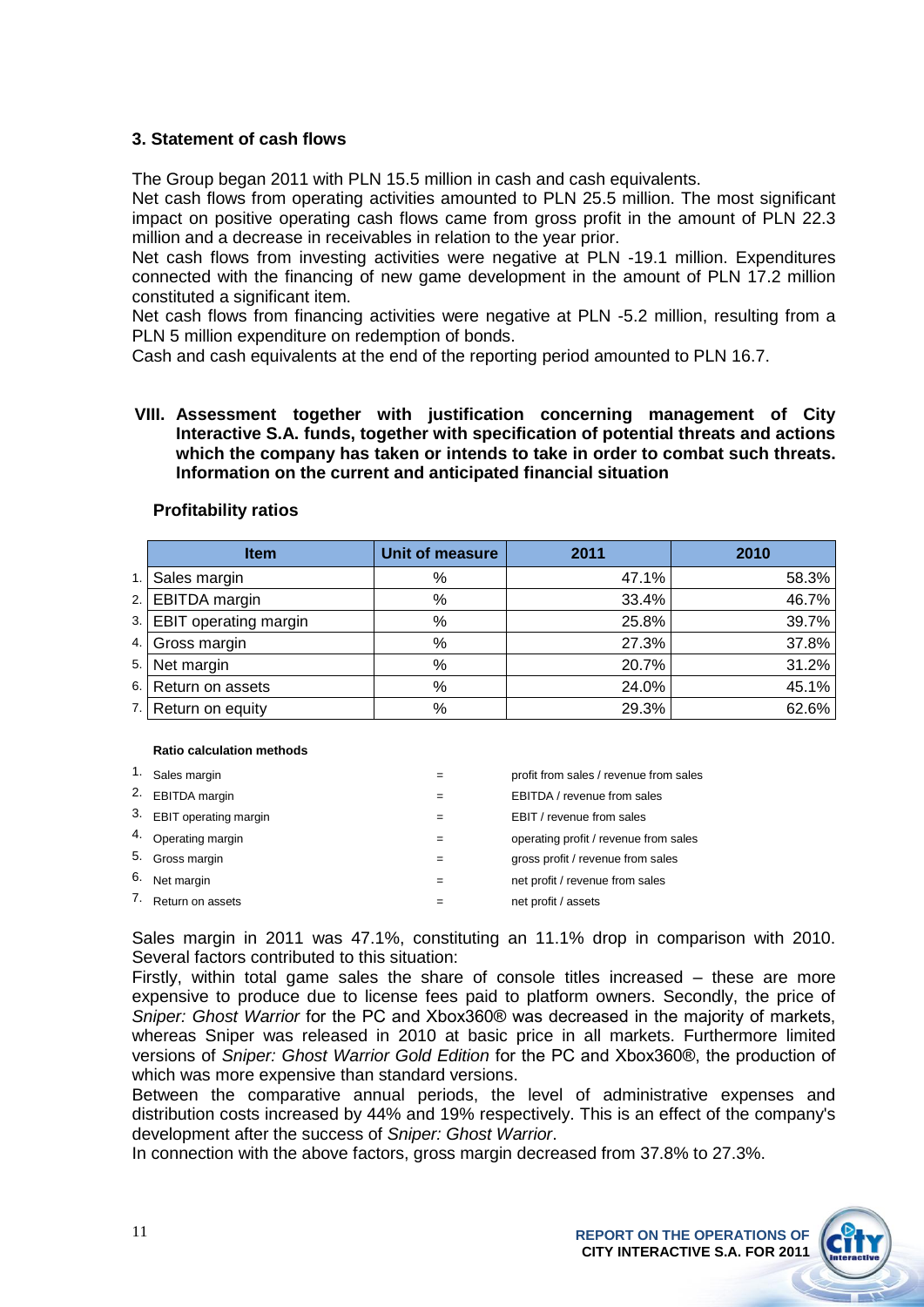#### **Asset structure**

|      | <b>Item</b>                   | Unit of measure | 2011  | 2010  |
|------|-------------------------------|-----------------|-------|-------|
| 1.1  | Intangible assets             | %               | 35.5% | 22.0% |
| 2.1  | Property, plant and equipment | %               | 2.0%  | 0.7%  |
|      | 3. Trade receivables          | %               | 20.5% | 28.8% |
| 4.1  | Inventory                     | %               | 7.0%  | 8.8%  |
|      | 5. Non-current investments    | %               | 0.6%  | 1.5%  |
| 6.1  | Cash and cash equivalents     | %               | 23.6% | 26.0% |
| 7. I | Other assets                  | %               | 10.7% | 12.1% |



Within the asset structure as at the end of 2011 the dominating item was intangible assets, consisting primarily of game development costs. As at December 31, 2011 this item constituted 35.5% of the company's assets.

Other significant assets include trade receivables (20.5% of the total carrying amount) and cash and cash equivalents (23.6%).

As at December 31, 2011 the Group held PLN 16.7 million in bank accounts. A cash surplus generated in 2011 on operating activities in the amount of PLN 25.5 million enabled the financing of new game development to the tune of PLN 17.2 million and a PLN 5 million redemption of the Group's bonds.

#### **Turnover ratios**

| <b>Item</b>                      | Unit of<br>measure | 2011 | 2010 |
|----------------------------------|--------------------|------|------|
| 1. Asset turnover ratio          | times turned       | 1.2  |      |
| 2. Inventory turnover ratio      | over               | 16.5 | 16.4 |
| 3. Receivables collection period | number of          | 64.8 | 72.8 |
| 4. Payables repayment period     | days               | 37.2 | 39.0 |

#### **Ratio calculation methods**

1. Asset turnover ratio **=** revenue from sales / assets

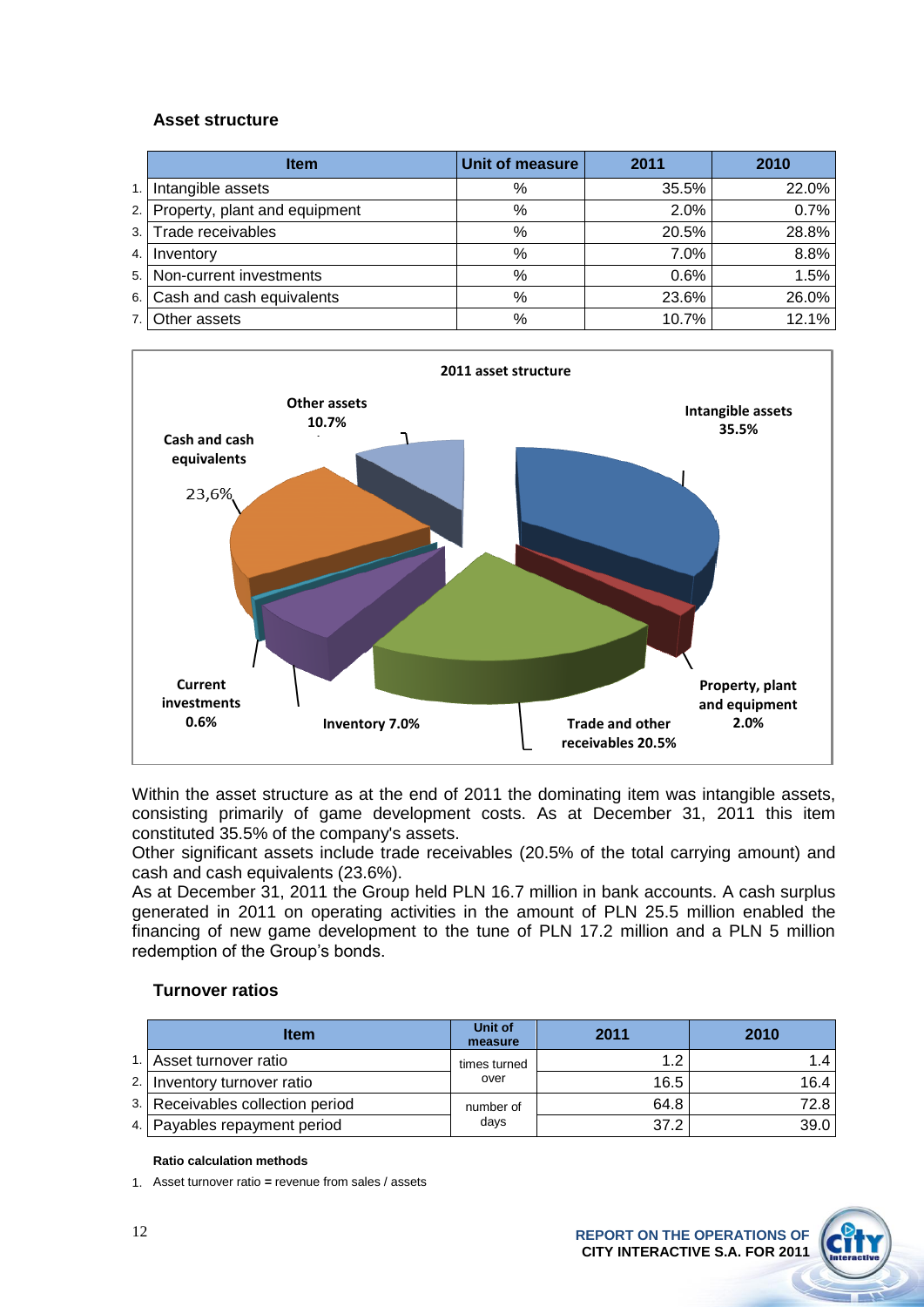- 2. Inventory turnover ratio **=** revenue from sales / inventory at the end of reporting period
- 3. Receivables collection period **= (**trade and other receivables / revenue from sales**)** \* number of days in period
- 4. Payables payment period **= (**trade and other payables / revenue from sales**)** \* number of days in period

The receivables collection period shortened in 2011 to 64.8 days (in relation to 72.8 days the year prior). In turn the repayment period for liabilities was not subject to significant change in comparison with 2010 and amounted to 37.2 days.

#### **Debt ratios**

| <b>Item</b>             | 2011  | 2010  |
|-------------------------|-------|-------|
| 1. Debt ratio           | 0.18  | 0.28  |
| 2. Debt to equity       | 0.22  | 0.39  |
| 3. Equity to assets     | 2.02  | 2.57  |
| 4. Current debt ratio   | 0.18  | 0.28  |
| 5. Long-term debt ratio | 0.005 | 0.003 |

#### **Ratio calculation methods**

- 1. Debt ratio **= (**current liabilities **+** non-current liabilities**) /** total equity and liabilities
- 2. Debt to equity **= (**current liabilities **+** non-current liabilities**) /** equity
- 3. Equity to assets**= (**equity **+** non-current liabilities**) /** non-current assets
- 4. Current debt ratio **=** current liabilities **/** total equity and liabilities
- 5. Long-term debt ratio **=** non-current liabilities **/** total equity and liabilities

Debt ratios have decreased in relation to the previous year. This is due to the PLN 16.9 million in net profit generated in 2011, which increased the company's equity, at the same time decreasing external financing in the company's asset financing.

#### **Liquidity ratios**

| <b>Item</b>      | 2011 | 2010 |
|------------------|------|------|
| 1. Current ratio | 3.34 | 2.60 |
| 2. Quick ratio   | 2.94 | 2.28 |
| 3. Cash ratio    | 1.33 | 0.94 |

#### **Ratio calculation methods**

- 1. Current ratio **=** current assets **/** non-current liabilities
- 2. Quick ratio **= (**current assets inventory**) /** current liabilities
- 3. Cash ratio **=** cash and cash equivalents **/** current liabilities

All of the company's liquidity ratios were subject to improvement, which means the company's increased ability to service its liabilities. This results from a drop in current liabilities with a simultaneous lack of significant change in the value of current assets in comparable periods. As at December 31, 2011, cash and cash equivalents amounted to PLN 16.7 million, compared to PLN 15.5 million as at the end of the previous year.

#### **Financing structure**

| <b>Item</b>                | Unit of measure | 2011  | 2010  |
|----------------------------|-----------------|-------|-------|
| Equity                     | %               | 81.8% | 72.1% |
| 2. Non-current liabilities | %               | 0.5%  | 0.3%  |
| 3. Current liabilities     | %               | 17.7% | 27.6% |

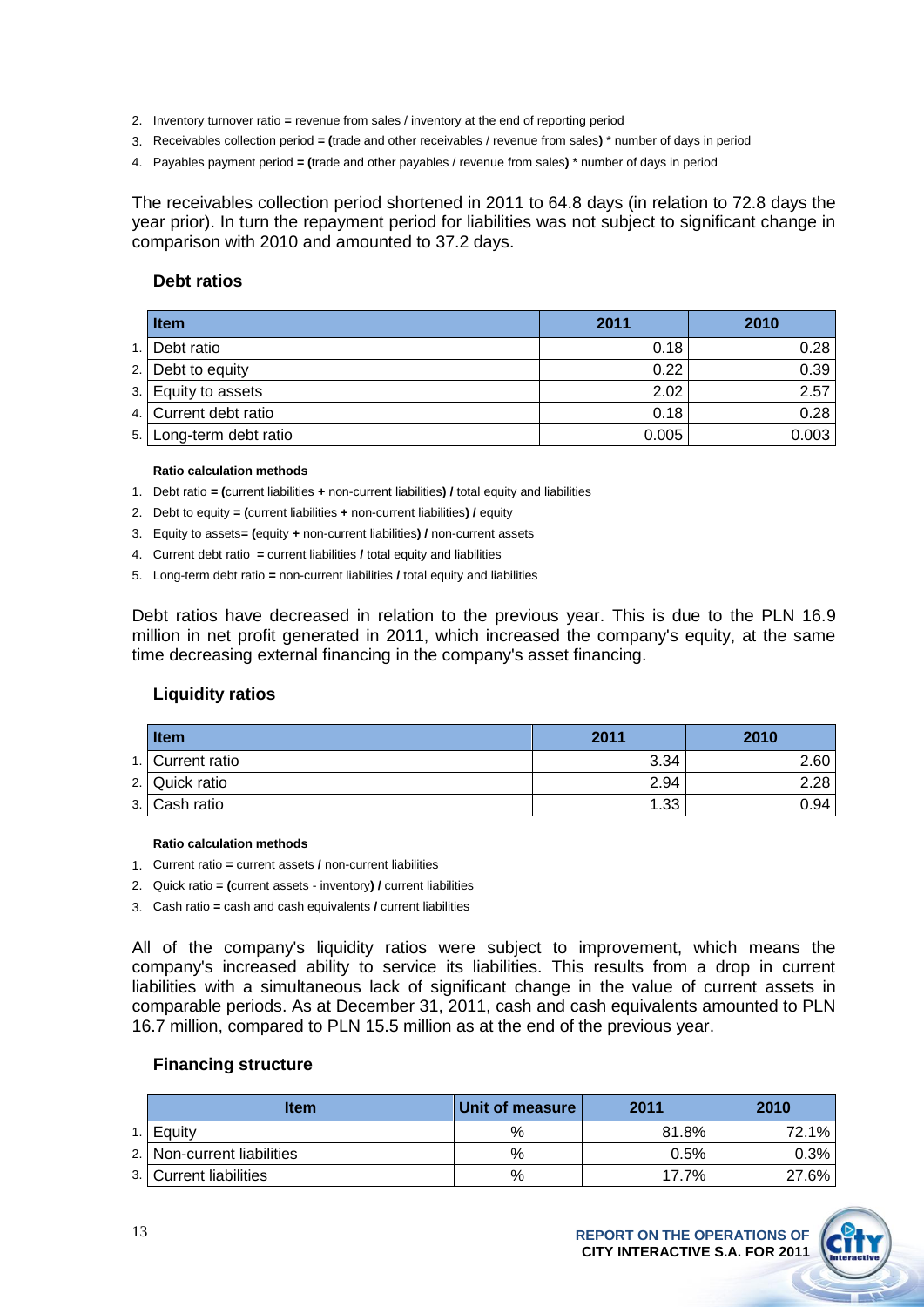

Within the Group's financing structure, the dominating item is equity (82.4% of total equity and liabilities).

All financial ratios and the asset situation and financial standing demonstrate the company's good financial position and constitute a stable basis for further development and implementation of the company's key objectives and product strategy.

#### **IX. Information on principal products, goods and services, their volume and value and the share of specific groups within total Group sales, together with changes in 2011**

The City Interactive S.A. Group's operations consist of video game development and acquisition of other companies' titles and their sale throughout the world. The Group places emphasis on sales in the form of distributing finished media with computer programs (finished goods), however in some cases sells licenses for the distribution of games within a specific area and a specific time period.

The structure of revenue from sales achieved by the Group over the period 2010 - 2011 with consideration to the type of product offered is as follows:

#### 1. Revenue from sales by value

| <b>Revenues</b>   | 2011    | % share | 2010    | % share | 2011/2010 |
|-------------------|---------|---------|---------|---------|-----------|
| Own products      | 70 109  | 86%     | 72 320  | 84%     | $-3%$     |
| Licensed products | 7 3 2 9 | 9%      | 6985    | 8%      | 5%        |
| Licenses          | 2 3 3 5 | 3%      | 4656    | 5%      | $-50%$    |
| Other sales       | 1946    | 2%      | 2 1 0 9 | 2%      | $-8%$     |
| <b>Total</b>      | 81 718  | 100%    | 86 071  | 100%    | $-5%$     |

Data in PLN thousands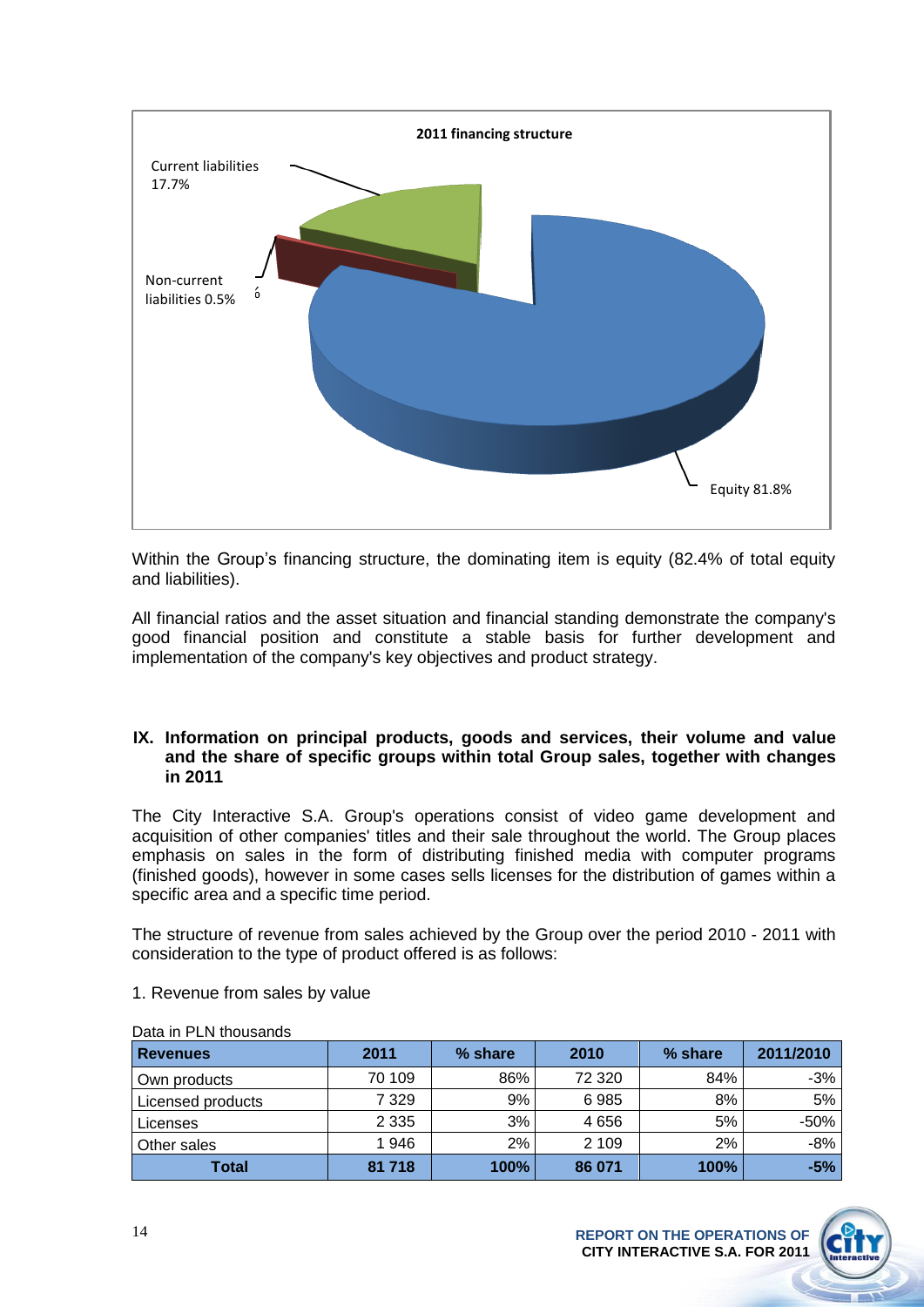

## 2. Revenue from sales by volume

| <b>Revenues</b>   | 2011          | % share     | 2010      | % share | 2011/2010 |
|-------------------|---------------|-------------|-----------|---------|-----------|
| Own products      | 1728 567      | 77%         | 1 770 101 | 66%     | $-2\%$    |
| Licensed products | 277           | 0%          | 302       | 0%      | -8%       |
| Licenses          | 505 945       | 23%         | 921 270   | 34%     | -45%      |
| <b>Total</b>      | 2 2 3 4 7 8 9 | <b>100%</b> | 2 691 673 | 100%    | $-17%$    |

**X. Information on sales markets, divided into domestic and international, together with sources of supply for production materials, goods and services, with specification of dependence on customers and suppliers**

The share of foreign sales in total Group revenue increased slightly in 2011 from 94% to 96%. This results from further development of the Group's international distribution network.

Data in PLN thousands

| <b>Sales</b> | 2011    | 2010    |
|--------------|---------|---------|
| Foreign      | 78 422  | 80 569  |
| % share      | 96%     | 94%     |
| Country      | 3 2 9 6 | 5 5 0 2 |
| % share      | 4%      | 6%      |
| Total        | 81718   | 86 071  |

In terms of volume, the share of exports amounted to 72%. The difference between the percentage share of foreign sales in terms of value and volume results from the higher share of console sales in this market and higher unit prices in comparison with the Polish market.

| <b>Sales</b> | 2011      | 2010      |
|--------------|-----------|-----------|
| Foreign      | 1 620 140 | 2 077 842 |
| % share      | 72%       | 77%       |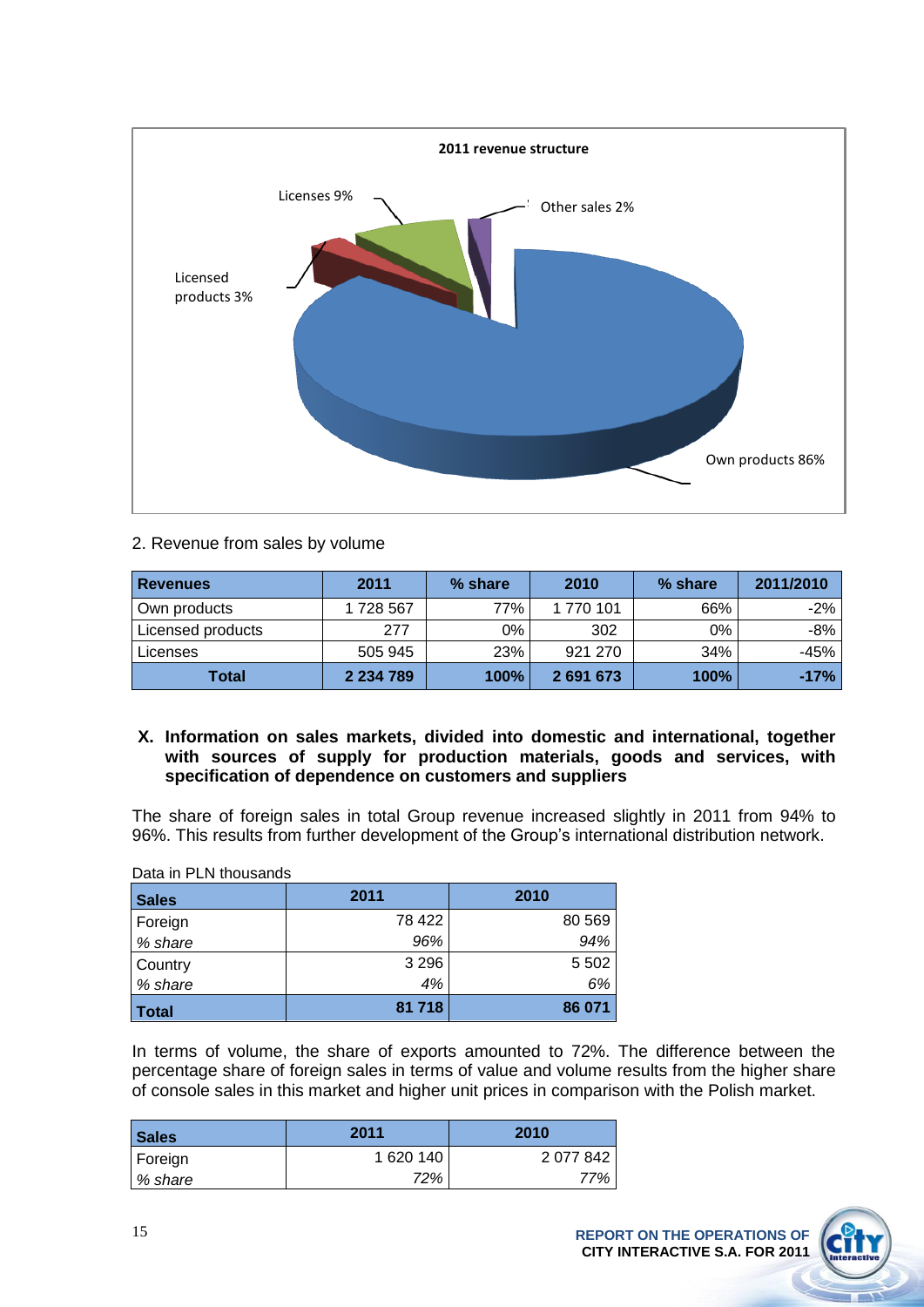| l Total   | 2 2 3 4 7 8 9 | 2 691 673 |
|-----------|---------------|-----------|
| l % share | 28%           | 23%       |
| Country   | 614 649       | 613831    |

Customers whose share in the Group's sales in 2011 exceeded 10%:

| <b>Counterparty</b>                 | % share |
|-------------------------------------|---------|
| 1. Navarre                          | 25.60%  |
| 2.   Mastertronic Group Corporation | 15.98%  |

Other counterparties did not exceed the designated level.

In turn the table below presents a list of suppliers whose share in the Group's purchases in 2011 exceeded 10%:

| <b>Counterparty</b>      | % share |
|--------------------------|---------|
| 1. Sony DADC             | 43.06%  |
| 2. Microsoft Corporation | 23.03%  |
| 3. Nintendo              | 16.55%  |

Other suppliers did not exceed the designated level.

**XI. Information on significant agreements for the business activity of the Issuer, including agreements entered into between shareholders and insurance, collaboration and cooperation agreements**

## **1. Agreements significant to Group operations:**

**Execution of a significant agreement with Sony Computer Entertainment Europe Limited**

On March 1, 2011 the Issuer's Management Board received a signed license agreement executed with Sony Computer Entertainment Europe Limited concerning release of the Issuer's games on the Sony PlayStation®3 in Europe, Australia, New Zealand and other territories using the PAL (Phase Alternating Line) system.

This is a strategic agreement. Sony PlayStation®3 is one of the most popular gaming platforms in the world. At the same time thanks to the agreement executed with Sony Computer Entertainment Europe Ltd, the Issuer will be able to distribute its products through Sony PlayStation®Network.

**Termination of a significant agreement** 

On 24 February 2011 the company's management terminated the agreement concluded with The Farm 51 Sp. z o.o. on development of *Alien Fear*. The game is currently in development at the Issuer's own studio in Bydgoszcz.

#### **Execution of a significant agreement concerning development of the** *Sniper: Ghost Warrior* **mobile version**

On September 1, 2011 City Interactive S.A. entered into an agreement with Vivid Games Sp. z o.o. concerning the production of *Sniper: Ghost Warrior* mobile version for iOS platforms, i.e. the iPad®, iPhone® and iPod Touch®. On October 20, 2011 as a result of a rights assignment agreement, the Issuer's subsidiary Business Area Sp. z o.o. assumed all rights and obligations under the agreement in question, subsequently terminating this agreement

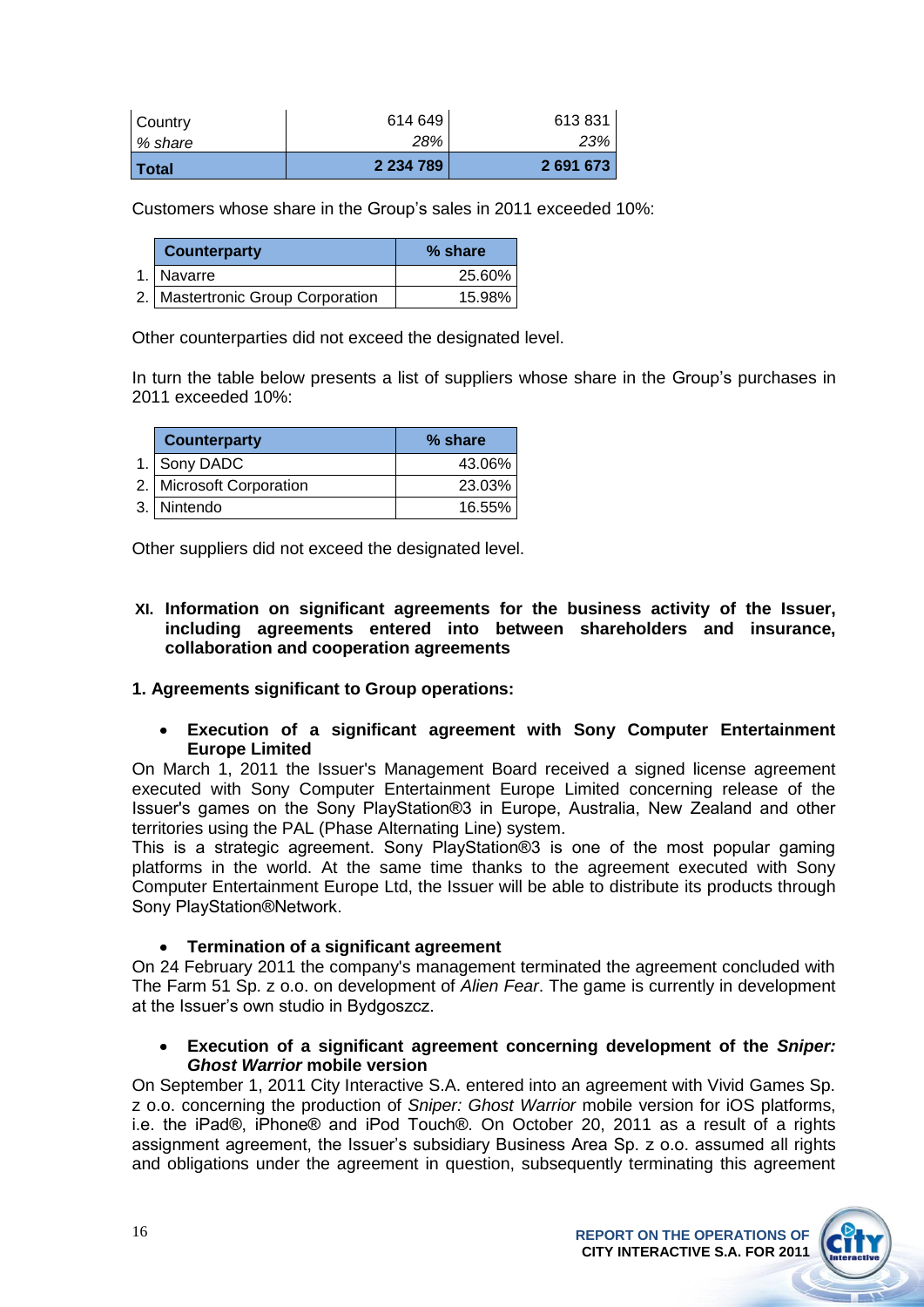on February 20, 2012. Currently the mobile version of *Sniper: Ghost Warrior* is being developed by the Issuer's studio in Katowice.

#### **Execution of an agreement concerning development of a new action RPG**  $\bullet$

On September 8, 2011 the Issuer signed a letter of intent and subsequently, on November 28, 2011, an agreement with DECK13 Interactive GmbH, a renowned RPG developer, concerning joint development of an RPG (role-playing game) for Xbox®360, Sony Playstation®3 and PC. Completion of development is planned for 2013. The Issuer's executive producer is Tomasz Gop (one of the principal producers of The Witcher® 2 Assassins of Kings). Deck13 Interactive GmbH has successfully developed numerous video games, including RPG titles.

#### **Execution of forward currency contracts**   $\bullet$

Parent City Interactive S.A. hedges currency risk for the Issuer's future currency surplus through executing forward currency contracts. The table below presents all open forward contracts as at the end of the reporting period

| <b>Currency</b> | Open contracts in<br>foreign currency | <b>Forward initial</b><br>recognition in PLN | <b>Initial price</b> | <b>Contract settlement</b><br>date |
|-----------------|---------------------------------------|----------------------------------------------|----------------------|------------------------------------|
| <b>GBP</b>      | 250 000                               | 1 154 000                                    | 4.6160               | April 13, 2012                     |
| <b>USD</b>      | 1 000 000                             | 2 930 000                                    | 2.9300               | April 13, 2012                     |
| <b>EUR</b>      | 200 000                               | 811 300                                      | 4.0565               | April 13, 2012                     |
| <b>EUR</b>      | 300 000                               | 1 315 500                                    | 4.3850               | May 31, 2012                       |
| <b>EUR</b>      | 2 245 000                             | 9771812                                      | 4.3527               | May 31, 2012                       |
| <b>GBP</b>      | 500 000                               | 2 517 850                                    | 5.0357               | May 31, 2012                       |
| <b>USD</b>      | 1 350 000                             | 4 3 34 1 75                                  | 3.2105               | June 22, 2012                      |
| <b>USD</b>      | 450 000                               | 1 444 995                                    | 3.2111               | June 22, 2012                      |
| <b>GBP</b>      | 750 000                               | 3785625                                      | 5.0475               | June 29, 2012                      |
| <b>GBP</b>      | 500 000                               | 2 523 750                                    | 5.0475               | June 29, 2012                      |
| <b>EUR</b>      | 1 000 000                             | 4 385 000                                    | 4.3850               | June 29, 2012                      |
| <b>GBP</b>      | 677 000                               | 3 412 554                                    | 5.0407               | June 29, 2012                      |
| <b>USD</b>      | 2 500 000                             | 8 015 000                                    | 3.2060               | June 29, 2012                      |
|                 |                                       | 46 401 560                                   |                      |                                    |

During the reporting period the Parent implemented a hedging policy, due to which the effect of valuation of the principal constituting effective hedging was assigned to a revaluation provision (PLN 2.098 million – amount adjusted for deferred tax), while the interest (valued at PLN 363 000 and constituting the difference between forward and spot prices) was included in the costs of the reporting period. Liabilities resulting from valuation of hedging transactions were presented in the balance sheet under "other financial liabilities".

#### **2. Insurance agreements**

As at 31 December 2011 the Group held insurance policies with the following insurers:

| <b>Insurer</b>                | Subject and scope of insurance                                        | <b>Period</b>           | Value (in<br>thousands) |
|-------------------------------|-----------------------------------------------------------------------|-------------------------|-------------------------|
| <b>Chartis Europe</b><br>S.A. | Civil liability insurance for the Parent's<br><b>Management Board</b> | 07.11.2011 - 06.11.2012 | PLN 50 000              |

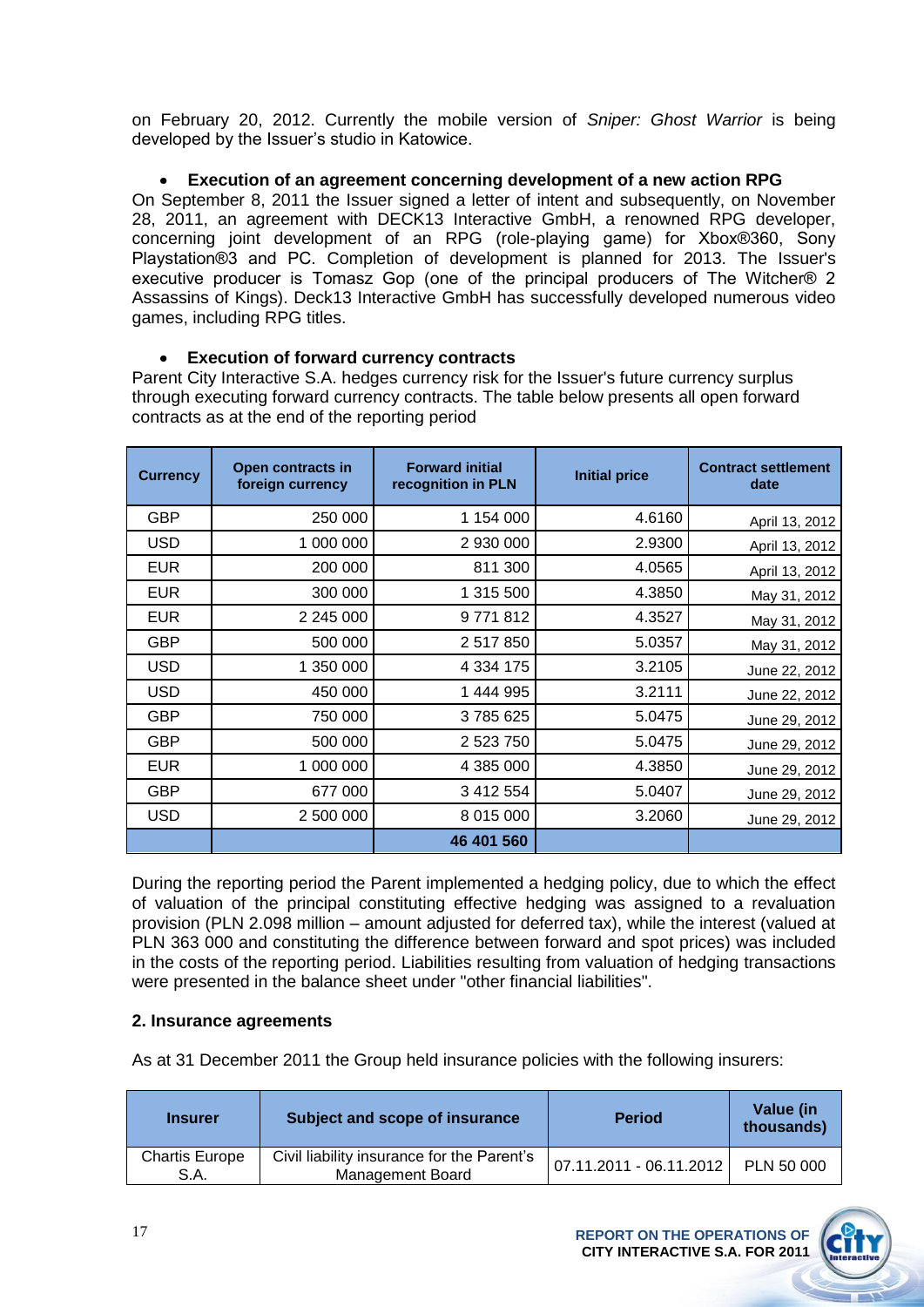| <b>Chartis Europe</b><br>S.A.      | Civil liability insurance for the Parent's<br><b>Management Board</b> | 07.11.2010 - 06.11.2011      | PLN 25 000       |
|------------------------------------|-----------------------------------------------------------------------|------------------------------|------------------|
| <b>Chartis Europe</b><br>S.A.      | Civil liability insurance concerning<br>product liability             | 10.06.2010 - 09.06.2011      | <b>USD 2 000</b> |
| <b>Chartis Europe</b><br>S.A.      | Civil liability insurance concerning<br>product liability             | 10.06.2011 -<br>09.06.2012   | <b>USD 2 000</b> |
| <b>Chartis Europe</b><br>S.A.      | Civil liability insurance concerning<br>product liability             | 01.09.2010 - 31.08.2011      | <b>USD 2200</b>  |
| <b>Chartis Europe</b><br>S.A.      | Civil liability insurance concerning<br>product liability             | $01.09.2011 -$<br>31.08.2012 | <b>USD 2200</b>  |
| <b>Chartis Europe</b><br>S.A.      | Civil liability insurance concerning<br>product liability             | $01.01.2011 -$<br>31.12.2012 | <b>USD 5 000</b> |
| <b>Chartis Europe</b><br>S.A.      | Civil liability insurance concerning<br>product liability             | 28.04.2011 - 27.04.2012      | <b>USD 2 000</b> |
| <b>ERGO Hestia</b><br>S.A.         | Insurance for electronic hardware                                     | 15.09.2010 - 14.09.2011      | <b>PLN 1 100</b> |
| <b>ERGO Hestia</b><br>S.A.         | Insurance for electronic hardware                                     | 15.09.2011 - 14.09.2012      | <b>PLN 1 891</b> |
| <b>ERGO Hestia</b><br>S.A.         | Property insurance                                                    | 15.09.2010 - 14.09.2011      | <b>PLN 6 273</b> |
| <b>ERGO Hestia</b><br>S.A.         | Property insurance                                                    | 15.09.2011 - 14.09.2012      | PLN 6 307        |
| Scottsdale<br>Insurance<br>Company | Civil liability insurance for the Parent's<br><b>Management Board</b> | 26.01.2010 - 26.01.2011      | <b>USD 2 000</b> |
| Scottsdale<br>Insurance<br>Company | Civil liability insurance for the Parent's<br><b>Management Board</b> | 26.01.2011 - 26.01.2012      | <b>USD 2 000</b> |
| LLOYD'S                            | Civil liability insurance concerning<br>product liability             | 10.06.2010 - 10.06.2011      | <b>USD 2 000</b> |
| LLOYD'S                            | Civil liability insurance concerning<br>product liability             | 10.06.2011 - 10.06.2012      | <b>USD 2 000</b> |

Furthermore the Company held third party and fully comprehensive insurance policies for four passenger vehicles.

#### **3. Agreements entered into between shareholders**

The Management Board of City Interactive S.A. is not aware of any agreements entered into between City Interactive S.A. shareholders in 2011.

**XII. Agreements entered into between the Issuer and management personnel providing for compensation in the event of their resignation or dismissal without valid cause or if their dismissal or redundancy occurs as a result of the Issuer's merger**

No such agreements were executed.

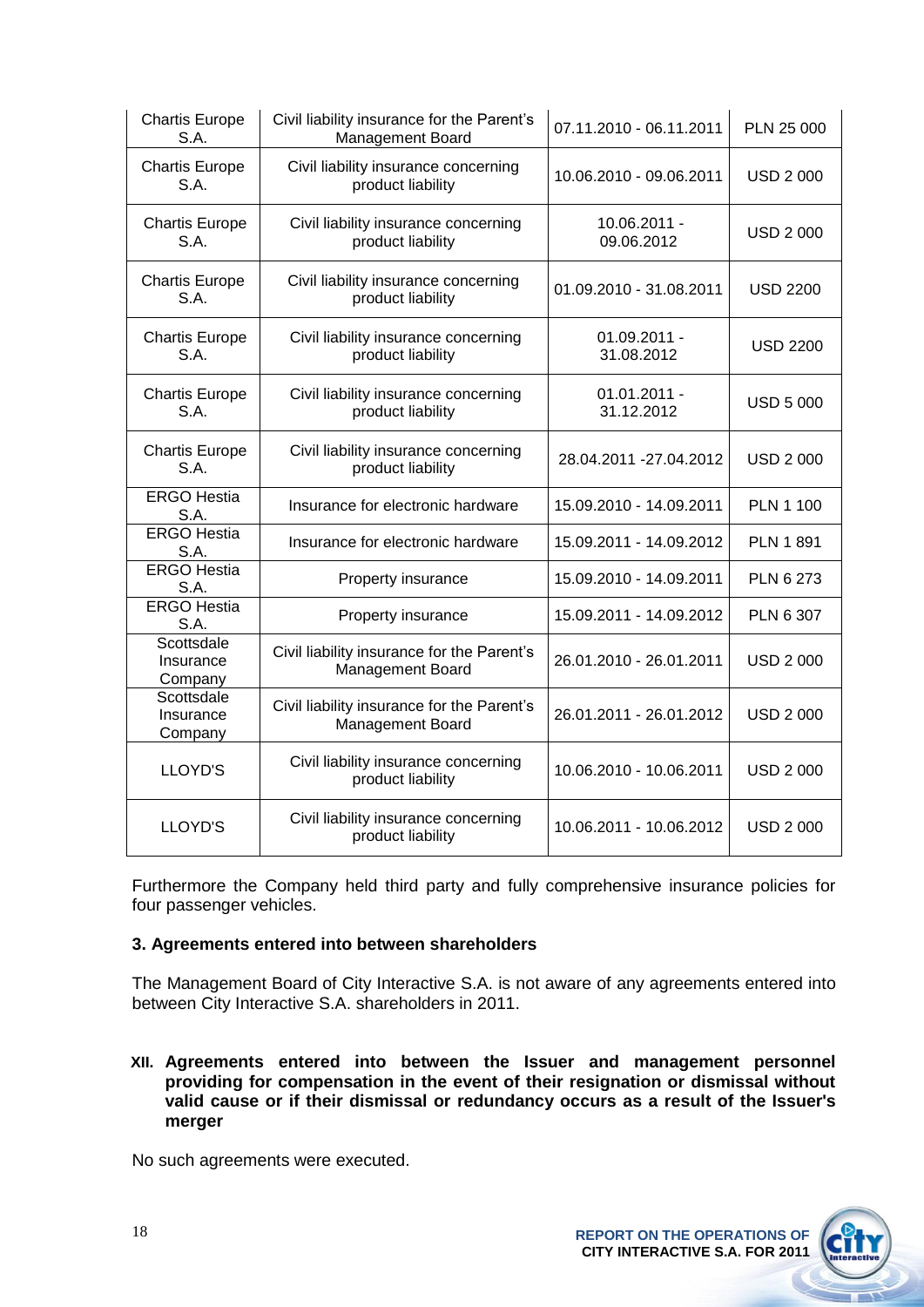#### **XIII. Information on City Interactive S.A.'s loan agreements with consideration to their maturity dates and on guarantee and surety agreements**

#### **1. Agreements concerning loans and borrowings**

As at December 31, 2011 the Issuer did not have any liabilities under loans and borrowings.

#### **2. Lease agreements**

As at December 31, 2011 the Parent had signed one operating lease with Raiffeisen Leasing Polska S.A., valued at PLN 98 400, with PLN 54 600 in remaining installments concerning repayment of principal.

#### **3. Guarantee and surety agreements**

The company granted a surety (blank promissory note) as collateral for performance of the above-mentioned lease agreement.

#### **XIV. In the case of issuing securities in the period covered by the financial statements – description of the use of proceeds from issue**

During the reporting period the Parent did not issue any securities.

On March 16, 2011 a full redemption of City Interactive S.A. series B bonds issued on September 16, 2010 in order to roll over series A bonds (issued in Q3 2009). The total redemption price was PLN 5.3 million.

| <b>Borrower</b>                | <b>Amount in foreign</b><br>currency granted<br>as at December 31,<br>2011 | <b>Total</b><br>contractual<br>amount | <b>Repayment</b><br>date | <b>Accrued</b><br>interest due |
|--------------------------------|----------------------------------------------------------------------------|---------------------------------------|--------------------------|--------------------------------|
| City Interactive Germany GmbH  | EUR 130 000                                                                | EUR 130 000                           | Mar 31, 2012             | <b>EUR 954</b>                 |
| City Interactive Studio Ltd.   | GBP 180 000                                                                | EUR 220 000                           | Jan 2, 2012              | GBP 2 661                      |
| City Interactive Studio S.R.L. | EUR 449 500                                                                | EUR 500 000                           | Jul 31, 2012             | <b>EUR 1 417</b>               |
| Business Area Sp. z o.o.       | PLN 140 000                                                                | PLN 800 000                           | Oct 31, 2012             | <b>PLN 1706</b>                |
| Roy Campbell                   | PLN 85 000                                                                 | PLN 90 000                            | Jun 30, 2012             |                                |
| Marcin Kwaśnica                | PLN 300 000                                                                | PLN 300 000                           | Mar 31, 2012             | PLN 18 337                     |

## **XV. Information on loans granted by City Interactive S.A.**

The Parent recognized an impairment charge on receivables under a loan granted to subsidiary City Interactive Spain S.L. in connection with the adoption by the Management Board on November 13, 2009 of a Resolution concerning abandonment of the operational development of City Interactive Spain S.L. A loss of EUR 61 800 is likely. The Company recognized an impairment charge amounting to PLN 258 558.79. For these same reasons an impairment charge of PLN 29 385.32 was created in connection with a loan granted to subsidiary City Interactive Mexico S.A. de C.V. The total value of impairment charges on this asset element amounts to PLN 288 000.

A PLN 2 million loan granted to City Interactive Jogos Electrronicos LTDA Peru, completely covered by a impairment charge, was transferred to the subsidiary's primary capital and as such is transferred to the item "Interests in subsidiaries and associates" in non-current

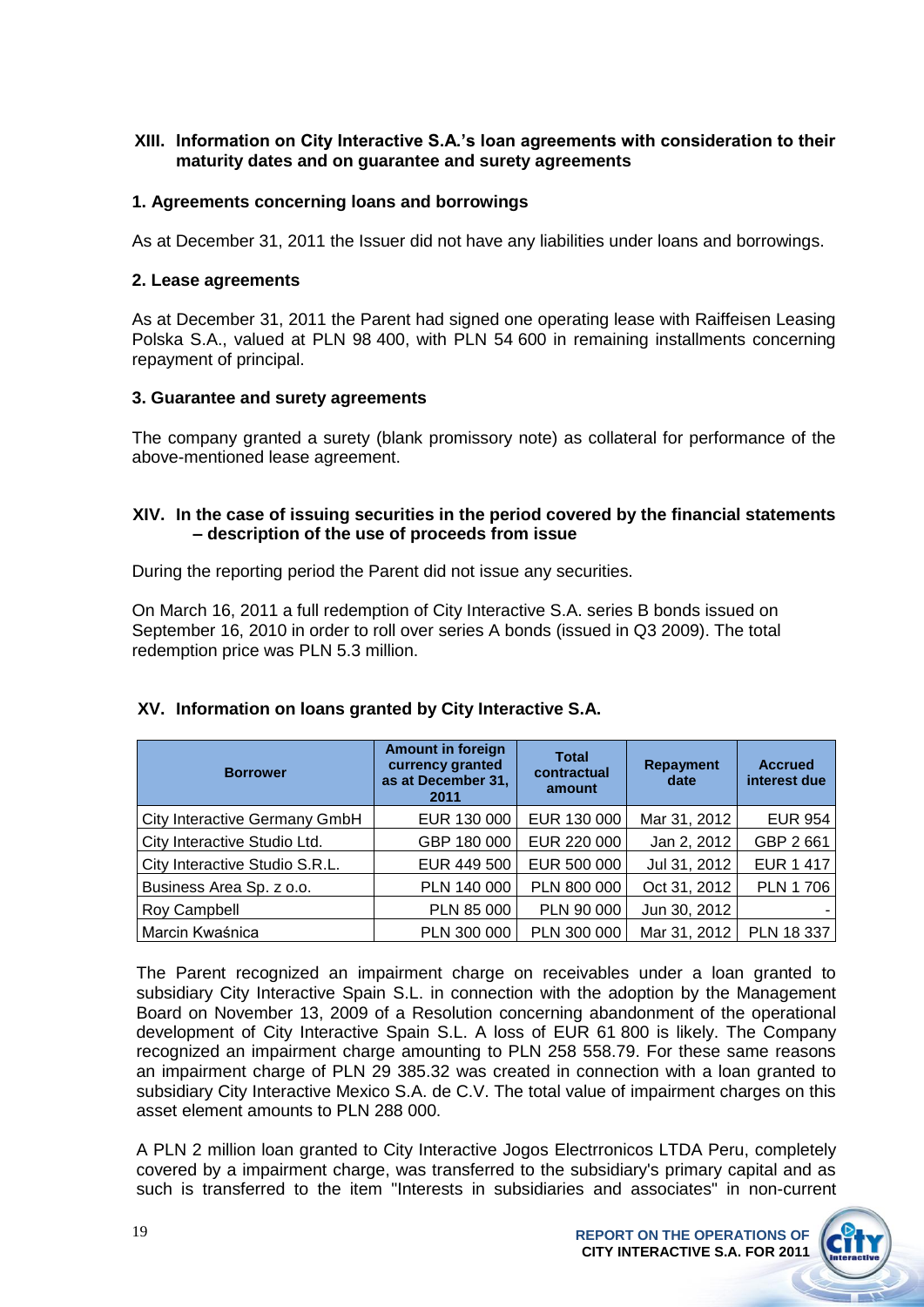assets. The carrying amount of this item amounts to PLN 0.00.

#### **XVI. Level of salaries, awards, benefits paid out, due or potentially due to the Parent's management or supervisory personnel**

Level of (gross) remuneration for the Parent's management and supervisory personnel paid out in 2011 (in PLN):

#### **Management Board of City Interactive S.A.**

| Marek Tymiński - President | 300 000 |
|----------------------------|---------|
| Artur Winiarski - Member   | 9.000   |
| Wojciech Kutak - Member    | 113 043 |
| Michał Sokolski - Member   | 3       |

#### **Supervisory Board of City Interactive S.A.**

| Krzysztof Sroczyński - Chairman  | 42 000 |
|----------------------------------|--------|
| Marek Dworak - Member            | 30 000 |
| Grzegorz Leszczyński - Member    | 30 000 |
| Lech Tymiński - Member           | 30 000 |
| <b>Tomasz Litwiniuk - Member</b> | 30 000 |

#### **XVII. Description of significant transactions executed by the Issuer or its subsidiaries with related parties**

All transactions described below were executed on market terms.

Parent City Interactive S.A.'s transactions with Group companies:

|                                | <b>Costs</b> | <b>Revenues</b> | <b>Receivables</b> | <b>Payables</b> |
|--------------------------------|--------------|-----------------|--------------------|-----------------|
| City Interactive Germany GmbH  | 828          |                 | 533                |                 |
| City Interactive USA Inc.      | 5 6 3 9      | 14 7 37         | 6617               |                 |
| City Interactive Studio LTD    | -            | 6               | 890                |                 |
| City Interactive Studio S.R.L. | 1 2 2 7      | 13              | 2 0 6 5            | 1227            |
| Business Area Sp. z o.o.       | 408          | 408             | 1 0 4 8            |                 |
| <b>TOTAL</b>                   | 8 1 0 2      | 15 164          | 11 154             | 1 227           |

Data in PLN thousands

Parent City Interactive S.A.'s transactions with companies connected with Marek Tymiński – majority shareholder in the Parent, who directly or indirectly controls the following entities:

#### Data in PLN thousands

|                               | Costs /<br><b>Purchases</b> | <b>Revenues</b> | <b>Receivables</b> | <b>Payables</b> |
|-------------------------------|-----------------------------|-----------------|--------------------|-----------------|
| ATS Sp. z o.o.                | 4 3 8 3                     | 57              | 15                 | 473             |
| Premium Food Sp. z o.o.       |                             |                 | -                  |                 |
| Premium Food Restaurants S.A. | 12                          |                 |                    |                 |
| Klub Rybny Sp. z o.o.         |                             |                 |                    |                 |
| Tech Marek Tymiński           |                             |                 | 15                 |                 |

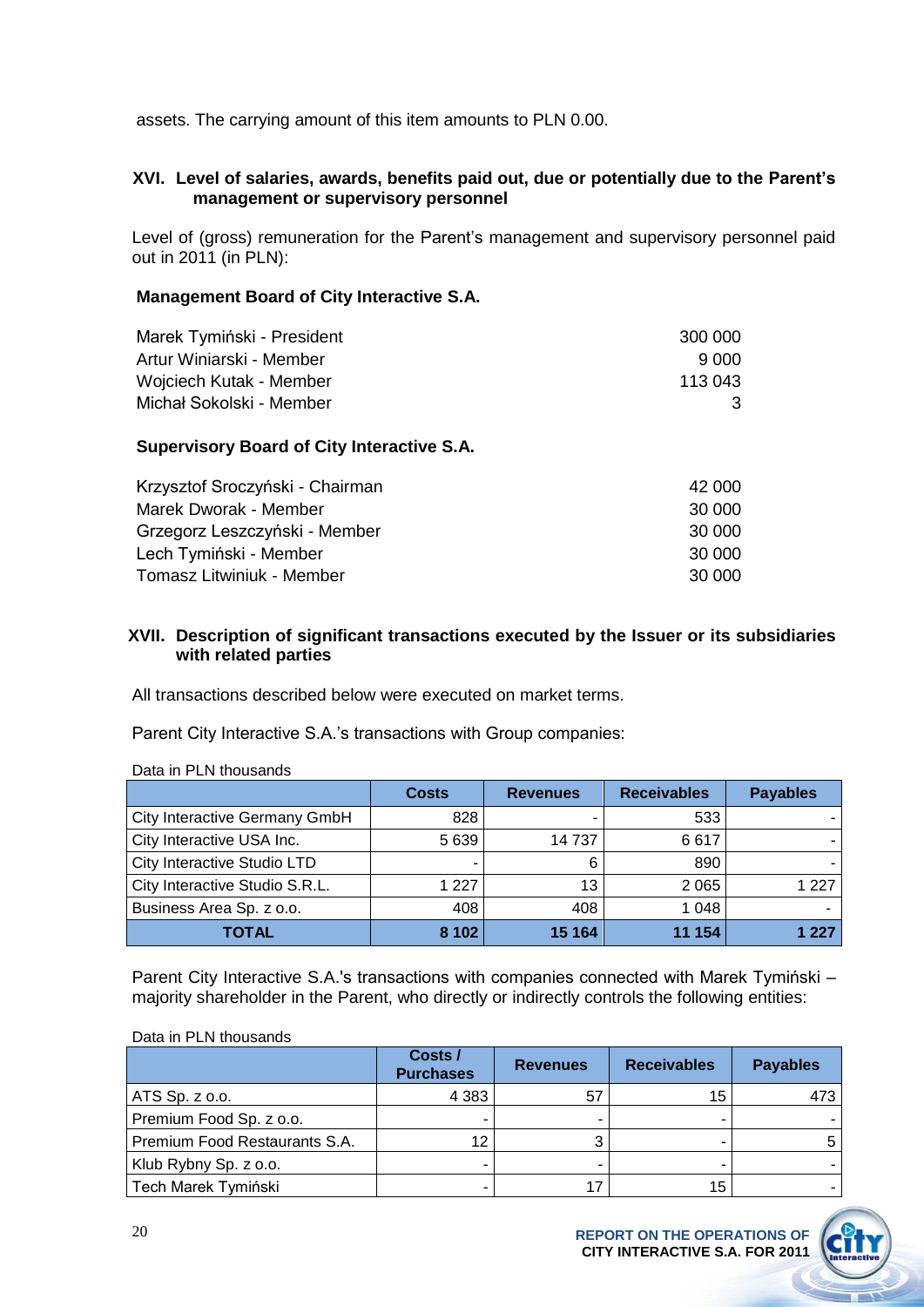| MT Golf Sp. z o.o. |     |              |  |
|--------------------|-----|--------------|--|
| <b>TOTAL</b>       | 20E | $\mathbf{O}$ |  |

Issuer's transactions with companies connected with the Parent's Supervisory Board and Management Board members:

Data in PLN thousands

|                                         | <b>Costs</b> | <b>Revenues</b> | <b>Receivables</b> | <b>Payables</b> |
|-----------------------------------------|--------------|-----------------|--------------------|-----------------|
| KS Konsulting Krzysztof<br>Sroczyński   | 14           |                 |                    |                 |
| IDM S.A. (Grzegorz Leszczyński)         | ◠            |                 |                    |                 |
| IDEA (Grzegorz Leszczyński)             | 106          |                 |                    |                 |
| <b>STELING M. Dworak</b>                | 24           |                 |                    |                 |
| Tomasz Litwiniuk Doradztwo<br>Finansowe |              | 11              | 14                 |                 |
| 3AFX Michał Sokolski                    | 173          |                 |                    |                 |
| <b>TOTAL</b>                            | 318          | 11              | 14                 |                 |

#### **XVIII. Indication of proceedings in progress before a court, competent authority for arbitration proceedings or public administration authority**

As at the report publication date the Issuer's Management Board has no information concerning any proceedings in progress against it or its subsidiaries.

#### **XIX. Description of atypical factors and events impacting on the operating results in 2011**

During the reporting period no atypical events occurred such as would have had a significant impact on the Group's financial performance.

#### **XX. Explanations of variances between the financial results indicated in the annual report and previously published forecasts**

The Parent's Management did not publish any forecasts for 2011.

#### **XXI. Significant risk factors and threats to the company**

The most significant external risk factors from the Issuer's point of view are as follows:

#### **Risk associated with the macroeconomic situation**

The video gaming market in which the City Interactive Group operates is highly competitive, and technology and consumer interests change rapidly. A significant factor which exerts a negative impact on operational efficiently are the macroeconomic fluctuations in specific markets. In order to minimize risk, the Group develops its operations on a global scale, independently releasing products in all of the most significant markets around the world. Over the previous years the entertainment industry has developed dynamically and it is estimated that the value of the video gaming market will exceed that of the film industry.

#### **Competition risk**

The Group conducts operations in a market where the leading position is held by companies with strong, established positions. The City Interactive Group successfully competes with

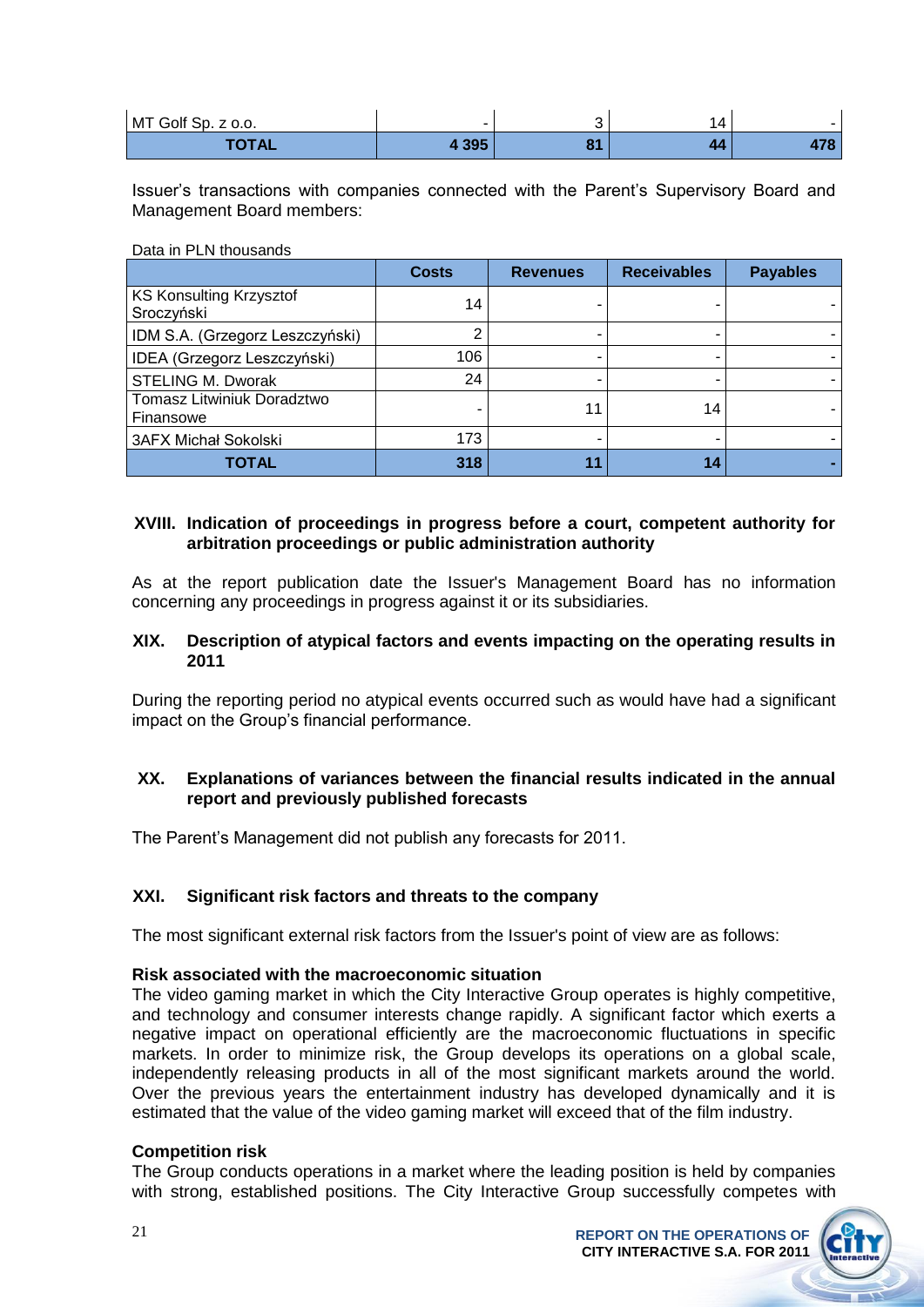them by using its key advantages: an experienced team, global distribution network and cost efficiency which results in a lower breakeven point compared to other, much larger developers. A horizontal organizational structure enables flexibility and short reaction time. Its products are included in all price ranges. Games created for Sony PlayStation®3, Xbox360®, NINTENDO Wii™ and PC have high commercial potential and are competitive against others present in the market. The Group has initiated intense activities to supplement its portfolio by entering a new gaming segment: iOS-platform and online games.

#### **Risk of change in trends**

The Group operates in the new technology and virtual entertainment fields where a product's life cycle is relatively short. What cannot be counted out is the risk of new solutions appearing which mean that the products offered by the Company cease to be attractive and do not ensure the desired inflows. In order to minimize this risk a strategy has been adopted to follow trends and offer a range on the market which is proven and enjoys success amongst customers, rather than setting trends, a strategy which is a lot more expensive and risky.

The City Interactive Group's principal activities in this field are based on constant monitoring of the market with regard to the development of new technologies (e.g. 3D) and managing new segments created by new consoles, mobile devices and the internet.

The number of projects implemented means diversification of the product range and limitation of market risk.

#### **Risk of change in legal and tax regulations**

Frequent changes in legal and tax regulations in Poland and other markets constitute a threat to the Group's operations. This concerns the regulation and interpretation of regulations connected with intellectual property, capital market, labor law and social security, tax law and regulations concerning commercial law. In some countries the issue of banning video games containing elements of violence is frequently raised. There is thus a risk of changes in regulations in a country where the Group sells its products which could have a negative impact on the Group's financial performance.

At the same time the Group undertakes activities aimed at eliminating risk through cooperating with specialist law firms around the world as well as insuring its entire catalog against product liability.

#### **Foreign exchange risk**

During 2011, 95% of the Group's revenues were generated in three currencies: EUR, USD and GBP. The Parent hedges against currency risk through incurring liabilities in these currencies. The currency with the highest level of exposure is EUR, with USD and GBP following.

Cash surpluses in specific currencies are hedged through forward FX contracts in the principal foreign currencies.

The risk factors directly connected with the City Interactive Group's operations include:

#### **Risk associated with loss of key employees**

The success of the Group's operations is to a large extent dependent on the knowledge and experience of employees. This is a characteristic feature of video games developers in a business where the key elements are intellectual assets. In this market it is difficult to seek out qualified industry specialists. The recruitment of new employees is furthermore combined with the period of their introduction to work, resulting in a temporary decrease in productivity. The Group places particular emphasis on the following:

- a motivational salary system which builds links between the organization and the employee, together with medical care and a social package,
- a working environment which encourages communication and sharing of experience,
- management training for key employees,

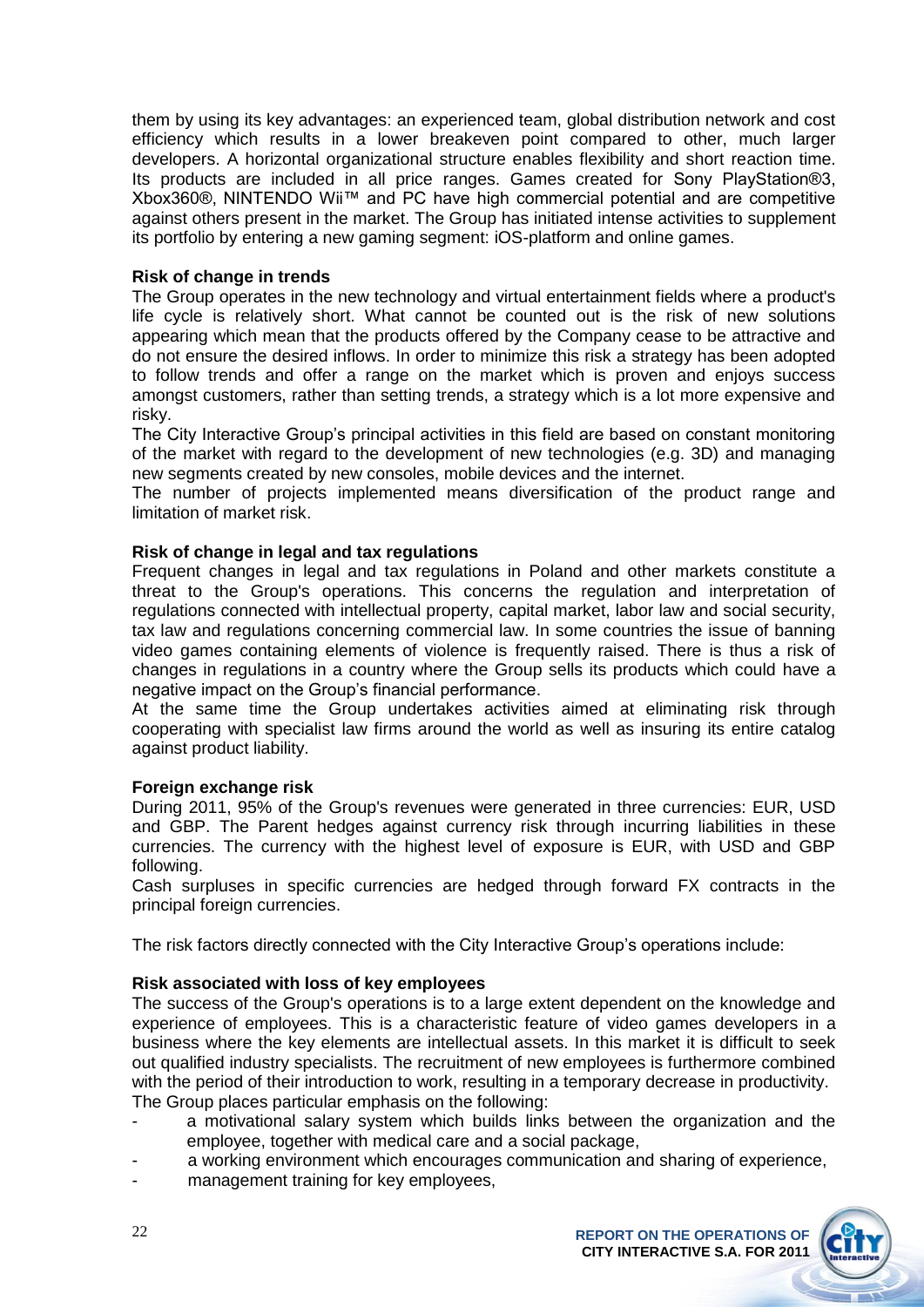an incentive scheme for executives which is conditional on the financial results achieved

#### **Risk associated with loss of key clients**

Commercial operations are conducted on the basis of a developed retail sales network in Poland and on close cooperation with international distributors headquartered around the world. There is a risk of the termination of distribution agreements or the bankruptcy of entities assisting in distribution, which are formal purchasers of goods and for which the Group is a creditor. In order to minimize the possibility of incurring losses, the Parent has subsidiaries in the most operationally significant markets such as the United States, the United Kingdom and Germany, whose task is to constantly expand distribution opportunities and to work closely with distributors.

During 2011, the City Interactive Group's sales were made:

- to the largest customer at a level of 20% of total sales,

- to the 5 largest customers at a level of 64% of total sales.

#### **Risk associated with suppliers**

One of the risk categories connected with suppliers is the introduction of titles on specific consoles and cooperation with their owners during the certification process. A failure to obtain the certification and the potential for termination of agreements by them in the event of non-fulfillment of criteria are two principal elements of risk which exists in reality and may have an impact on the Issuer's financial results. It should however be emphasized that the Group makes specific efforts to meticulously fulfill and perform all obligations under agreements entered into between such entities and the Issuer and its subsidiaries. Payments connected with the release of games for consoles formed the main part of the Group's trade liabilities during the reporting period and are always paid on time.

#### **Risk connected with the implementation of development plans**

The Group has an excess of cash generated by operating activities, which is used to finance game development. The Parent has the capability to obtain financing from the capital market in the event of it becoming necessary to finance additional projects.

#### **Risk connected with the existing product portfolio**

The video gaming market is driven by expectations connected with the debut of new products. There is a risk that some products are finished later than planned, which as a consequence might have a negative impact on cash flows and financial performance in subsequent periods.

Internal factors which can cause the delay of a release include difficulties in specifying the time needed to finish production and inspect the quality of a game in order for it to fulfill all expectations relating to quality. The release of a game which does not fulfill the high standards adopted by the Group could have a negative impact not just on the anticipated revenues from sale of this specific product but could also weaken the Group's image.

An external factor capable of resulting in the decision to postpone a release is the market situation, since an important element of the decision-making process is release of a game when competition from other products is at its lowest. Another significant factor is supplier delay in timely preparation of ordered game components.

In many instances rescheduling of a release is connected with an element of marketing known as the "long-awaited game", which is beneficial in creating a product image.

The majority of the Group's products are finished on time and as planned, although the risk of delays cannot be ruled out.

An additional aspect is the risk of a claim being sought in court against any of the Group companies concerning copyrights to games, their elements, trademarks or reserved names for specific products. Operations in the United States are particularly burdened with this risk since the jurisdiction is characterized by tight legislation. In order to avoid losses in this domain, the Group hires law firms specializing in intellectual property law and registers the



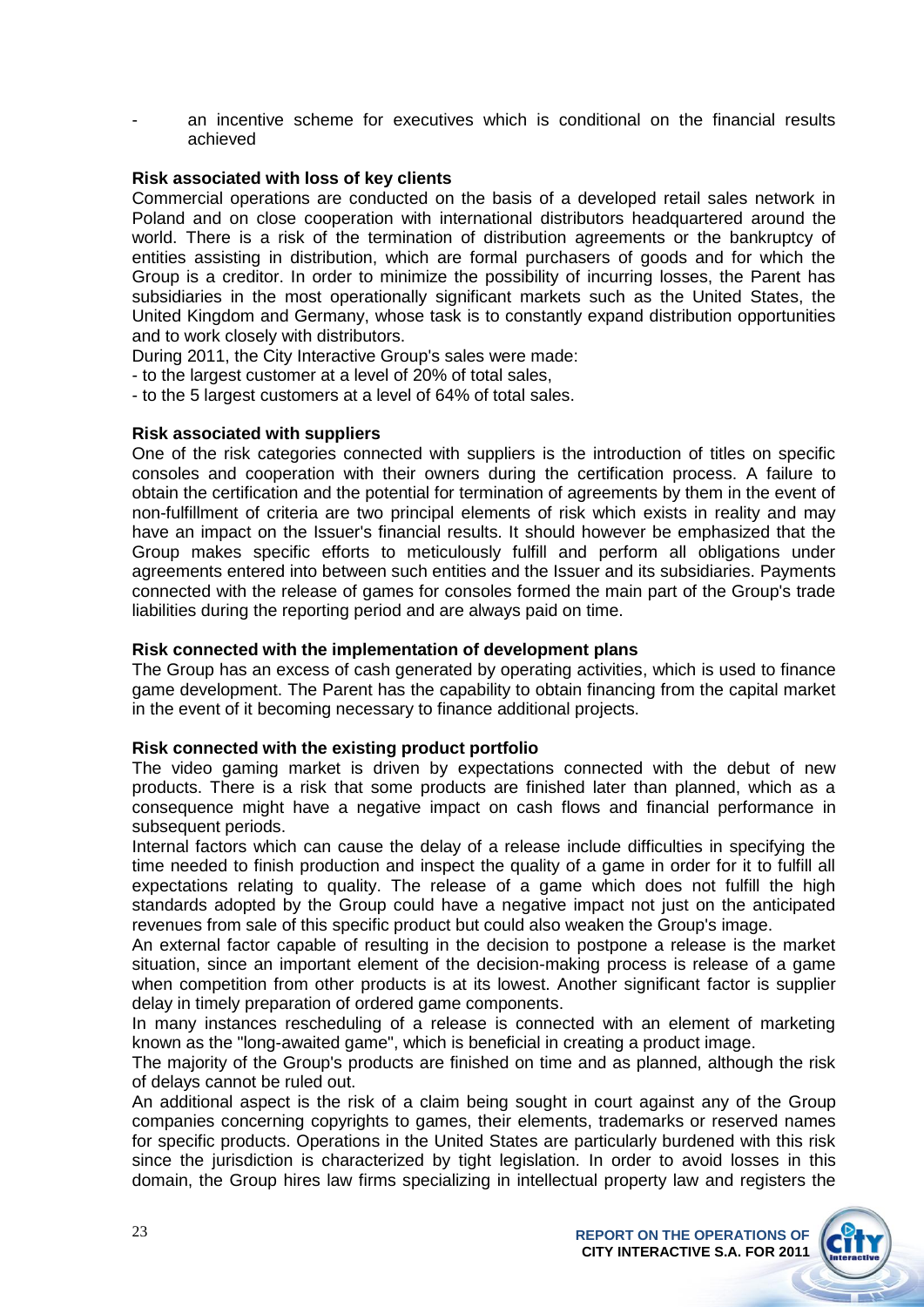trademarks of its products. In submitting such application in order to protect trademarks in the European Union and other countries around the world, its availability in specific markets is verified and the risk of violating the copyrights of third parties is estimated.

#### **Liquidity risk**

The City Interactive Group currently has a financial surplus and receivables completely cover its payables, which eliminates liquidity risk. Protection against the risk of purchaser insolvency is ensured through analysis of their financial condition and constant monitoring concerning payment of receivables. It should additionally be emphasized that the Parent is able to obtain funds through bank debt or the issue of bonds on very beneficial financial terms.

#### **XXII. Assessment of the implementation of investment objectives, including equity investments with consideration to the amount of funds held and the capacity to change the financing structure for such operations**

The Group has the capability to finance investment projects. In 2012 the Group intends to maintain the current level of investment. Own funds and funds sourced from the banking or financial sector will be used to finance investment projects.

#### **XXIII. Description of significant factors and perspectives for corporate growth**

The Group consistently pursues its development strategy aimed at regularly releasing high quality video games. Currently, quality of the game development, promotion and sales process will be the decisive factor affecting product planning and development activities. In the opinion of the Issuer's Management, this will result in a further improvement in City Interactive S.A.'s results in subsequent years.

A significant factor in the Group's development was the spectacular success of *Sniper: Ghost Warrior,* thanks to which the Issuer became Poland's first global distributor and developer of video games and the *Sniper: Ghost Warrior* brand, with its strong and established position in the games market, is recognized around the world. *Sniper: Ghost Warrior* has sold over 2.5 million copies to date, which translated into the Issuer's record results over the last two years. This meant that the Issuer's distribution capabilities were expanded in relation to all of its products. The success has a significant contribution to higher volumes of orders for the Issuer's games through distribution networks around the world.

For almost two years intensive work has been on-going on the production of the sequel - *Sniper: Ghost Warrior 2*, improved and based on the latest CryENGINE®3 technology, which has a good chance of becoming the Issuer's all-time largest production and distribution success, and will be able to compete with the largest global titles in the First Person Shooter segment. The realism of the gameplay and story, coupled with a shooting mechanism which is improved on the previous version, make the game something completely new and a pioneering experience in tactical sniper simulation aimed at a broad consumer base. The release of *Sniper: Ghost Warrior 2*, which is planned for Q2/Q3 2012, will undoubtedly be one of the most important factors impacting on the Group's financial results in 2012.

Over the coming years, the Group will continue to expand and maximize revenues from the *Sniper: Ghost Warrior* brand. After the release of *Sniper: Ghost Warrior 2* in 2012, the company plans to commence development work on another sequel to the game. The board believes that further refined and high quality products will lead to improved results in subsequent years.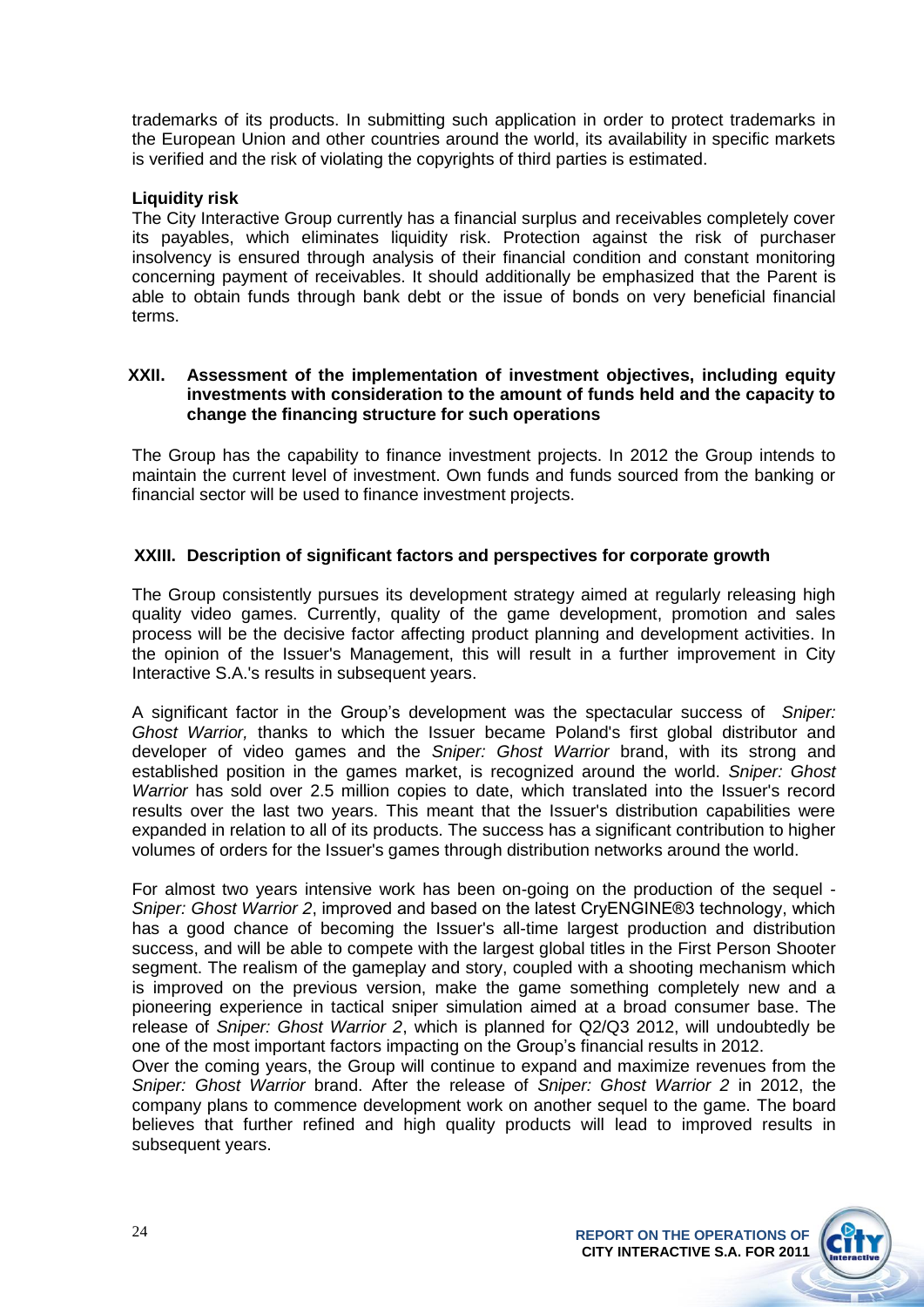The Issuer's second key project in the production phase with high commercial potential is *Enemy Front*, a first person shooter set in the Second World War. Production of the game is being handled by two of the Issuer's studios in Rzeszow and Guildford in the UK, and the creative director for the project is Stuart Black (an experienced games designer and producer who has been active in the industry for 17 years). *Enemy Front* is a classic of the genre, created on the most popular topic, however with a modern approach using one of the most modern and highly advanced technologies for the creation of first person shooter games - the CryENGINE®3. The game is set behind Nazi lines over several years in various historically significant locations. The game's release on Xbox360®, Sony PlayStation®3 and PC is planned for the third quarter of 2012. The company's management board is counting on an equally impressive reception for the game as was met by *Sniper: Ghost Warrior*.

During the second quarter of 2012 the City Interactive Group plans to release a subsequent game - *Combat Wings*, which will be released for Xbox360®, Sony PlayStation®3 and PC. The game presents spectacular dogfights from the major air battles of the Second World War. The damage system, scale of military operations and extensive range of aircraft available in the game make *Combat Wings* one of the leading titles in this market segment. This is to be a completely new brand which, as was the case with *Sniper: Ghost Warrior*, will fill a niche in the market.

The third quarter of 2012 will also see the release of *Alien Fear* - a science fiction-based first person shooter where the player is cast as the lone survivor of a group of marines which have come to the aid of lost space station Deep Space One. The game is produced based on the latest version of Unreal® Engine3 technology and will be marketed in electronic distribution for Xbox360®, Sony PlayStation®3 and PC.

The Group is developing more and more games for new generation consoles. This is a clear move in the direction of the most important global market, where sales are based on console markets, while at the same time, heading in the same direction as the very latest video market trends, the management board has commenced activities to develop operations based on new genres and game models (role-playing game - RPG, free-to-play - F2P) and new distribution channels (games for iOS systems, i.e. the iPad®, iPhone® and iPod Touch®, as well as online and social games), which constitutes a subsequent step in the Group's development.

In August 2011 a new production studio was established in Romania, responsible for the creation of video games including those from the online free-to-play FPS (first person shooter) model segment. The Romanian team is currently working intensively on the Issuer's first free-to-play model game, *World of Mercenaries*. The modern online multiplayer shooter is planned for Q4 2012.

In turn, in the second half of 2011 the Issuer commenced work on a large project aimed at producing an RPG game for the Xbox360®, Sony Playstation®3 and PC, with the release planned for 2013.

The Group is also currently working on a mobile version of *Sniper: Ghost Warrior* on iOS platforms, i.e. the iPad®, iPhone® and iPod Touch®, will be produced based on Epic Games Inc.'s Unreal® Engine3 technology. Its release is planned for Q2-Q3 2012.

The Issuer's Management believes that this strategy will allow City Interactive S.A. to achieve further success, strengthen its position in global markets and diversify its revenues. The Management believes that the company has the necessary competences and technical capabilities to create and release high quality games.